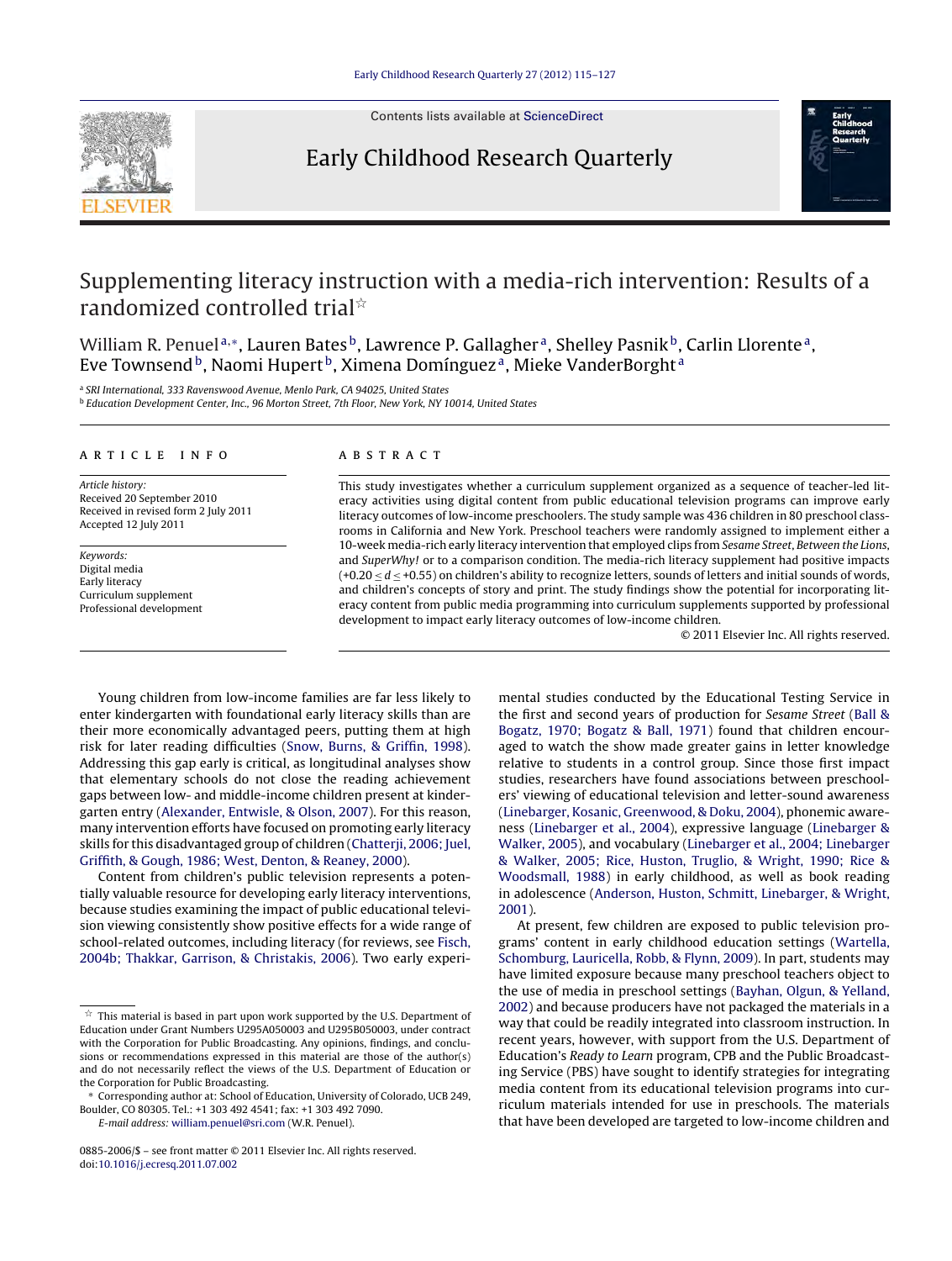integrate video clips, computer games associated with particular programs, and activities that rely on interactions with traditional print resources. As part of this effort to develop materials for use in preschools, CPB and PBS have invested in research studies to assess the impact of such materials on young children's literacy outcomes.

The current study describes the development and evaluation of a media-rich curriculum supplement developed as part of Ready to Learn. The curriculum supplement incorporated activities in which teachers used digital video, online games, and hands-on activities to provide children with a motivating way to gain letter knowledge, knowledge of letter sounds and initial word sounds, and an understanding of concepts of print. These media-rich activities employed digital content from three public television programs that aim to support literacy learning among preschool-aged children: Sesame Street, Between the Lions, and SuperWhy! Integral to the design of the supplement was guidance from coaches, who modeled teacher-led activities and observed preschool teachers implementing the supplement. As part of the evaluation of the supplement, we conducted a cluster randomized trial to estimate the impacts on early literacy skills with 436 children in 80 preschool classrooms.

In this paper, we provide a theoretical rationale for this work, describe the curriculum supplement developed, and report on the results of an efficacy study conducted to address the following main research question: Can integrating public media content from different platforms into curriculum materials improve literacy outcomes for young children?

#### **1. Background to the study**

Though professional organizations have endorsed the appropriate use of media to support learning in early childhood (e.g., [National](#page-11-0) [Association](#page-11-0) [for](#page-11-0) [the](#page-11-0) [Education](#page-11-0) [of](#page-11-0) [Young](#page-11-0) [Children,](#page-11-0) [1996\),](#page-11-0) many have expressed concern about their integration into preschools.Many educators believemedia and technology interfere with social interaction, which is critical to early learning [\(Bayhan](#page-11-0) et [al.,](#page-11-0) [2002\).](#page-11-0) With this particular concern in mind, we review theoretical and empirical support that suggests integrating content from educational programming does have potential to foster children's early literacy learning in ways that can be augmented by interactions with social partners. We also review below the conditions that may be necessary to achieve this aim.

### **2. Theoretical and empirical support from studies of educational television viewing**

One reason why it may be valuable to integrate content from public educational television programs into school settings is that producers employ strategies for teaching skills that are analogous to the strategies that are supported by research on effective literacy instruction [\(National](#page-11-0) [Institute](#page-11-0) [for](#page-11-0) [Literacy,](#page-11-0) [2008\).](#page-11-0) A recent review of six literacy programs broadcast on PBS ([Linebarger](#page-11-0) [&](#page-11-0) [Piotrowski,](#page-11-0) [2010\)](#page-11-0) found numerous instances where children were prompted to engage in comprehension monitoring of the main storyline, and where characters on screen give voice to positive attitudes toward print and print literacy. The strategies they documented, such as activating prior knowledge, reviewing content after it is presented and modeling positive attitudes toward print, are all strategies that other researchers have found can help promote comprehension and increase interest in literacy learning ([Michel](#page-11-0) [&](#page-11-0) [Roebers,](#page-11-0) [2008;](#page-11-0) [Rowe,](#page-11-0) [1991\).](#page-11-0) Another common strategy producers employ is to invite children to practice reading letters, phonemes, and words on screen print, where the reading is supported with both visual and verbal cues [\(Linebarger,](#page-11-0) [2006\).](#page-11-0) Producers link these reading activities directly to the main characters and events in the story,

making the practice with skills more meaningful and engaging to children [\(Fisch,](#page-11-0) [2004b\).](#page-11-0)

A second reason why content from children's educational television may benefit children's literacy skills is that producers only select for broadcast those program segments that best capture and sustain children's attention, on the presumption that attention is a critical prerequisite to learning and is especially critical to developing a positive disposition toward literacy [\(Fisch,](#page-11-0) [2004b\).](#page-11-0) Broadcast segments often allow and invite children to develop parasocial relationships with characters on screen that extend beyond the program.When children identify with a character, emotional investment in the program increases, and consequently, so does the likelihood of learning educational content ([Fisch,](#page-11-0) [2004a;](#page-11-0) [Richert,](#page-11-0) [Robb,](#page-11-0) [&](#page-11-0) [Smith,](#page-11-0) [2011\).](#page-11-0) When the character invites interaction with the child as many contemporary programs do, the child may also be more likely to interact with the character, producing greater comprehension of content [\(Calvert,](#page-11-0) [Strong,](#page-11-0) [Jacobs,](#page-11-0) [&](#page-11-0) [Conger,](#page-11-0) [2007\).](#page-11-0) Repeated viewings, when children have developed parasocial relationships with characters, instead of leading to boredom, often lead to successful engagement with the content [\(Anderson](#page-10-0) et [al.,](#page-10-0) [2000;](#page-10-0) [Jennings,](#page-10-0) [Hooker,](#page-10-0) [&](#page-10-0) [Linebarger,](#page-10-0) [2009\).](#page-10-0) The value of sustaining children's attention over multiple exposures to the same literacy content through repeated viewings is of potential benefit to literacy learning. When children are exposed to activities that teach basic skills through traditional techniques of memorization, children may become bored and take much longer to learn these skills ([National](#page-11-0) [Reading](#page-11-0) [Panel,](#page-11-0) [2000\).](#page-11-0)

A third reason why children might benefit from exposure to public educational television content in formal educational settings is that preschools are settings where there are many social partners with whom children can engage with media, and studies show that interacting with social partners while viewing can augment learning. Caregivers who watch television programs alongside children often engage in many verbal interactions with them that, intentionally or incidentally, direct their attention in ways that facilitate language development, including naming and identifying objects, repeating new words, asking questions, and relating the content to children's own experience ([Lemish](#page-11-0) [&](#page-11-0) [Rice,](#page-11-0) [1986\).](#page-11-0) In addition, there is direct evidence that viewings supported by adult guides can augment learning of new letters, letter-sounds, phonemes, and words from joint engagement with media, specifically by inviting and scaffolding children to make connections between what is depicted in digital media and real life [\(Jennings](#page-11-0) et [al.,](#page-11-0) [2009;](#page-11-0) [Reiser,](#page-11-0) [Tessmer,](#page-11-0) [&](#page-11-0) [Phelps,](#page-11-0) [1984;](#page-11-0) [Reiser,](#page-11-0) [Williamson,](#page-11-0) [&](#page-11-0) [Suzuki,](#page-11-0) [1988\).](#page-11-0) Taken together, these findings suggest that interacting with public educational television contentin a preschool setting can help children develop early literacy skills, especially when adult partners have guidance as to how to instructionally mediate viewing.

## **3. Empirical support for integration of public media content into school settings**

Notably, nearly all of the positive findings about the impacts of educational television come from studies conducted in laboratory settings or in children's homes, and not from school settings. However, there is a limited body of evidence that literacy curriculum materials that integrate opportunities for joint engagement with digital media can have a positive impact on preschool children's literacy outcomes. One of the first such studies focused on African American and Native American children living in rural Mississippi ([Prince,](#page-11-0) [Grace,](#page-11-0) [Linebarger,](#page-11-0) [Atkinson,](#page-11-0) [&](#page-11-0) [Huffman,](#page-11-0) [2002\).](#page-11-0) Researchers in that study provided early childhood educators in the intervention condition with a comprehensive curriculum that included whole episodes of the children's educational television program Between the Lions, which focuses on phonics instruction,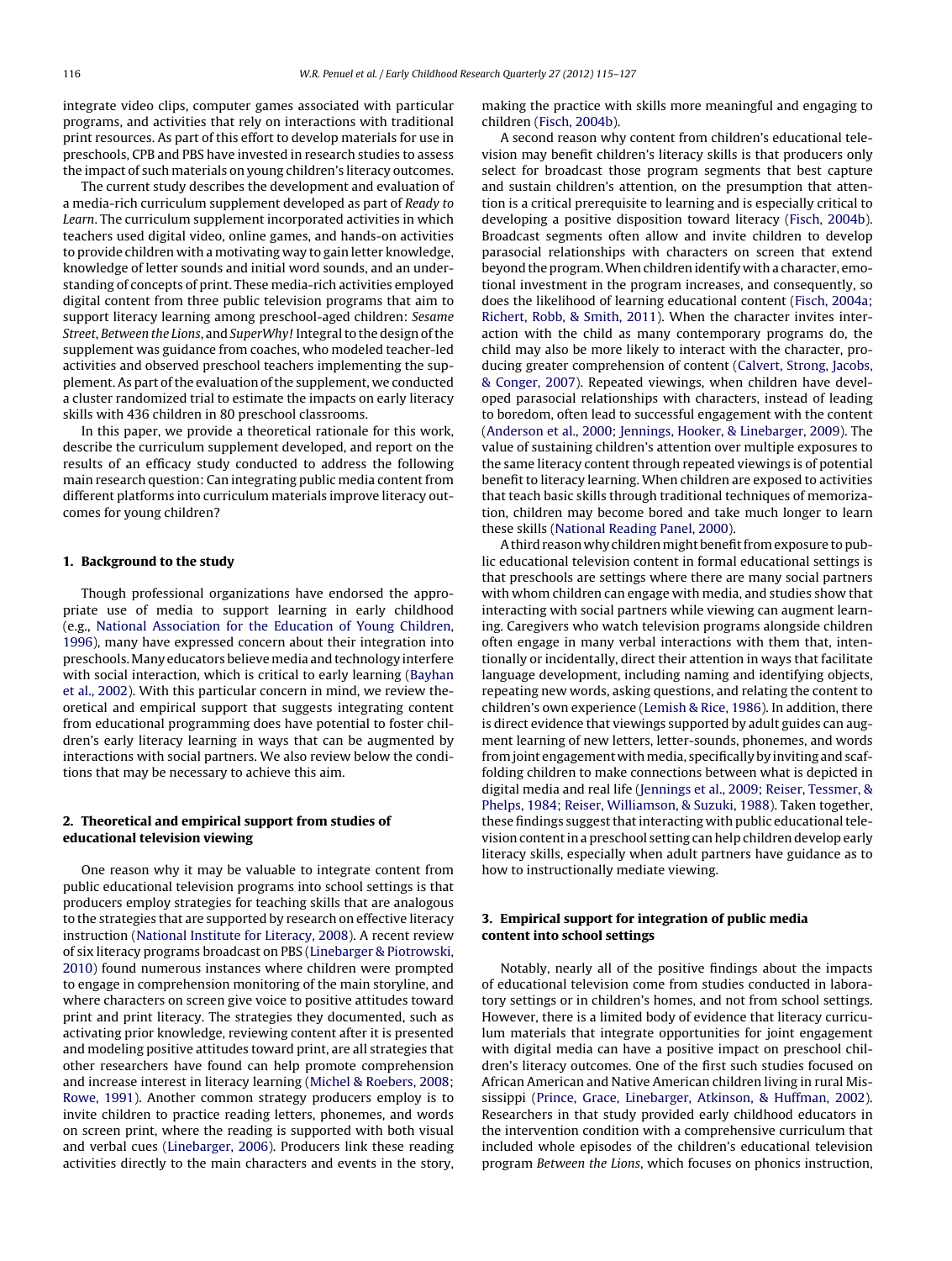books related to themes covered during the program, and interactive literacy activities. Teachers participated in intensive, daylong workshops to familiarize themselves with the resources and learn strategies for using them to supplement the school's existing literacy curricula. During the school year, preschool, kindergarten, and first grade students in the treatment group viewed at least two Between the Lions episodes, read a book that builds upon the focal skills of the episode (e.g., rhyming), and then participated in a hands-on activity that reinforced the skill or theme stressed in the episode. The researchers documented positive effects of participating in the intervention on letter name knowledge and letter-sound correspondence for African American children living in Mississippi Delta communities, and positive effects on understanding of concepts of print for children living on the Choctaw Native American reservation.

Two studies from the Ready to Learn Initiative, of which the present study is part, found similar positive effects of integrating public media content into curricular materials implemented in preschool settings. In one study, [Linebarger](#page-11-0) [\(2009\)](#page-11-0) evaluated the impacts of a program that integrated content from the program Between the Lions into a curriculum supplement and provided mentoring to guide teachers' use. She found the program had a positive impact on both teacher practice and children's early literacy outcomes. As part of another study, Neuman et al. ([Neuman,](#page-11-0) [Newman,](#page-11-0) [&](#page-11-0) [Dwyer,](#page-11-0) [2010\)](#page-11-0) conducted a randomized controlled trial of a vocabulary curriculum that integrated video clips from the program Sesame Street; they found positive impacts on target vocabulary.

A limitation of prior studies focused on integrating educational television content into school settings is that none has been conducted in a large sample of classrooms in the field. Large, randomized controlled trials are important tests of curriculum supplements that target preschoolers and incorporate digital media, because variation in implementation is likely to be higher and may be associated with greater variability in estimates of impacts on students [\(Pasnik,](#page-11-0) [Strother,](#page-11-0) [Schindel,](#page-11-0) [Penuel,](#page-11-0) [&](#page-11-0) [Llorente,](#page-11-0) [2007\).](#page-11-0) Conversely, large randomized controlled trials can provide preliminary evidence of the robustness of curricular materials, that is, the extent to which positive impacts are possible to achieve across a wide variety of settings [\(Roschelle,](#page-12-0) [Tatar,](#page-12-0) [Shechtman,](#page-12-0) [&](#page-12-0) [Knudsen,](#page-12-0) [2008\).](#page-12-0)

In addition, when implemented with a large, diverse sample, in a field trial is possible to analyze factors that may moderate potential treatment effects. In early childhood settings, children most at risk may interpret and respond to teaching and curriculum activities in ways that shape their experience of classrooms ([Hamre](#page-11-0) [&](#page-11-0) [Pianta,](#page-11-0) [2005\).](#page-11-0) Studies of the impacts of educational television programming indicate there can be variability in effects of viewing linked to both parent income and age ([Thakkar](#page-12-0) et [al.,](#page-12-0) [2006;](#page-12-0) [Wright](#page-12-0) et [al.,](#page-12-0) [2001\).](#page-12-0)

### **4. Conditions for effective integration of digital media into preschool literacy materials**

Effective integration of digital content from programs such as Between the Lions and Sesame Street requires an appreciation of preschool settings, as well as the needs and skills of teachers in those settings. Conditions for effective integration include openness on the part of leaders and teachers in a preschool to the use of media and access to it, ensuring intensity of exposure to critical early literacy skills, and professional development that considers what teachers will need to support productive joint engagement with media in their classrooms.

**Openness to media use and access to technology**. As noted above, many preschool educators are resistant to integrating media into their instruction, fearing that such media will take away from, rather than enhance, learning from rich social interactions [\(Bayhan](#page-11-0) et [al.,](#page-11-0) [2002\).](#page-11-0) A precondition for technology integration at any level of the educational system is an openness to technology and media use, as well as a belief that it has the potential to benefit learning [\(Ertmer,](#page-11-0) [1999\).](#page-11-0) A curriculum supplement that augments—rather than replaces—the regular curriculum in literacy or any other domains may be seen as reducing the risk of harm and enabling exploration of new approaches to teaching.

Likewise, use of media requires access to digital technology for viewing video clips, playing games, and the like; it may also require internet access. Past studies have found that curriculum materials that employ technology can be difficult for teachers to implement as many preschools have limited access to technology and teacher training opportunities ([Davidson,](#page-11-0) [Fields,](#page-11-0) [&](#page-11-0) [Yang,](#page-11-0) [2009\).](#page-11-0) Thus, a second critical condition is sufficient access to technology to implement media-rich materials as intended. Limiting the number of technology requirements can make it possible for a wider range of sites to participate and easier for teachers to learn how to integrate technology into their teaching.

**Ensuring intensity of exposure to critical early literacy skills**. Among the most critical early literacy skills for later reading are letter naming, identification of letter sounds, understanding concepts of story and print, and phonological awareness [\(Dickinson,](#page-11-0) [McCabe,](#page-11-0) [Anastasopoulos,](#page-11-0) [Peisner-Feinberg,](#page-11-0) [&](#page-11-0) [Poe,](#page-11-0) [2003;](#page-11-0) [Kendeou,](#page-11-0) [van](#page-11-0) [den](#page-11-0) [Broek,](#page-11-0) [White,](#page-11-0) [&](#page-11-0) [Lynch,](#page-11-0) [2009;](#page-11-0) [Lepola,](#page-11-0) [Poskiparta,](#page-11-0) [Laakkonen,](#page-11-0) [&](#page-11-0) [Niemi,](#page-11-0) [2005;](#page-11-0) [Nation,](#page-11-0) [Marshall,](#page-11-0) [&](#page-11-0) [Snowling,](#page-11-0) [2001;](#page-11-0) [Storch](#page-11-0) [&](#page-11-0) [Whitehurst,](#page-11-0) [2002;](#page-11-0) [Whitehurst](#page-11-0) [&](#page-11-0) [Lonigan,](#page-11-0) [1998\).](#page-11-0) At the same time, early literacy is multidimensional and individual skills not only predict different aspects of later reading success but also develop in relation to one another [\(Lonigan,](#page-11-0) [Burgess,](#page-11-0) [&](#page-11-0) [Anthony,](#page-11-0) [2000;](#page-11-0) [Sénéchal,](#page-11-0) [LeFevre,](#page-11-0) [Smith-Chant,](#page-11-0) [&](#page-11-0) [Colton,](#page-11-0) [2001\).](#page-11-0) As a consequence, the National Early Literacy Panel recommends instructional programs focus on multiple skills and incorporate multiple research-based strategies for developing them [\(National](#page-11-0) [Institute](#page-11-0) [for](#page-11-0) [Literacy,](#page-11-0) [2008\).](#page-11-0)

Literacy interventions that incorporate digital media reflect the need to address different kinds of early literacy skills in sequence and in varied formats. Researchers hypothesize that interactions with digital media may work synergistically with traditional print activity, enabling teachers and other guides to vary formats and exploit more opportunities for repeated practice [\(Desmond,](#page-11-0) [2001;](#page-11-0) [Kendeou](#page-11-0) et [al.,](#page-11-0) [2005;](#page-11-0) [Linebarger,](#page-11-0) [2001;](#page-11-0) [Neuman,](#page-11-0) [1995\).](#page-11-0) One strategy for facilitating learning from interactions across media is to focus intensely on a few critical skills and employ media resources from multiple programs or properties with which children are familiar. Different programs focus on slightly different skill sets, and just as important, employ different strategies for teaching the same skills. Repeated viewing of clips, engagement with games, and participation in hands-on activities enables a focused supplement of limited duration to present multiple research-based strategies for developing students' ability to name letters, identify letter sounds, and be aware of phonemes.

**Professional development for teachers**. Though research studies show that adults' instructional mediation of children's media use can support children's learning, it is uncommon in naturalistic interactions (Austin, Knaus, & Meneguelli, 1997; Barkin et [al.,](#page-10-0) [2006\),](#page-10-0) especially in low-income communities ([Warren,](#page-12-0) [2005\).](#page-12-0) Likewise, studies show that simply providing technology access to teachers and students in disadvantaged communities is unlikely to help increase equity of opportunity to learn from media, if there is not also mentoring available to help make productive use of media for learning ([Neuman](#page-11-0) [&](#page-11-0) [Celano,](#page-11-0) [2006\).](#page-11-0) Professional development that takes into account both the need for teachers to develop powerful strategies for guiding children's engagement with digital media and to troubleshoot technology as it arises is a critical condition for successful implementation of a media-rich curriculum supplement for preschools.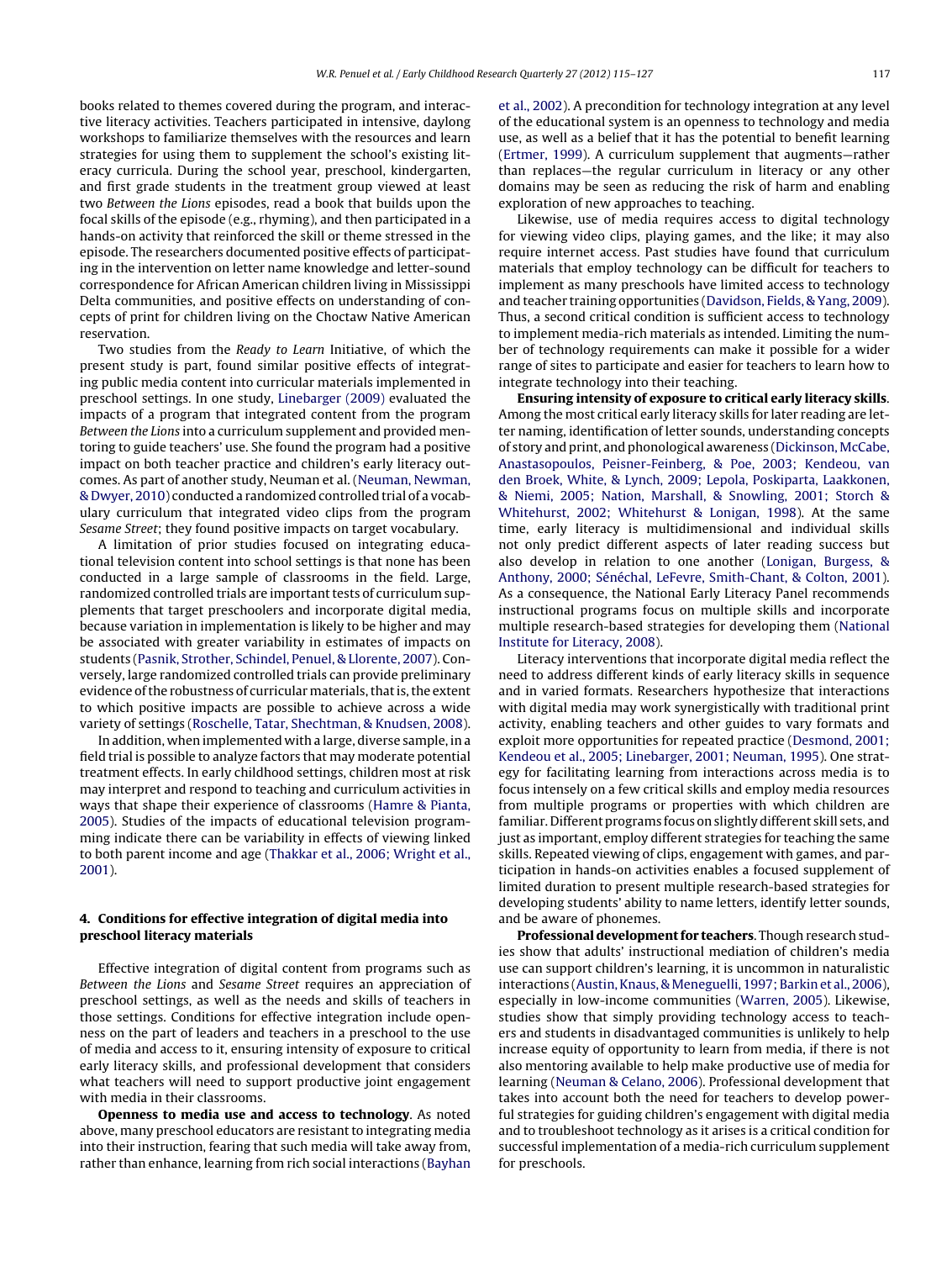One strategy for professional development that allows for flexibly meeting diverse needs of teachers with respect to both pedagogy and technology is to rely strongly on instructional coaching. Increasingly, teachers enacting a new curricula have the opportunity to interact with an instructional coach or mentor, who can support them in introducing new instructional practices consistent with research on effective instruction (Girolametto, Weitzman, [Lefebre,](#page-11-0) [&](#page-11-0) [Greenberg,](#page-11-0) [2007;](#page-11-0) [Landry,](#page-11-0) [Anthony,](#page-11-0) [Swank,](#page-11-0) [&](#page-11-0) [Monseque-](#page-11-0)Bailey, [2009;](#page-11-0) [Pianta,](#page-11-0) [Mashburn,](#page-11-0) [Downer,](#page-11-0) [Hamre,](#page-11-0) [&](#page-11-0) [Justice,](#page-11-0) [2008;](#page-11-0) [Ramey](#page-11-0) [&](#page-11-0) [Ramey,](#page-11-0) [2006;](#page-11-0) [Wasik,](#page-11-0) [Bond,](#page-11-0) [&](#page-11-0) [Hindman,](#page-11-0) [2006\).](#page-11-0) Coaches have proven especially helpful in supporting teachers' integration oftechnology into instruction in the elementary and middle grades, providing them not only with necessary instructional support, but also technical support ([Glazer,](#page-11-0) [Hannafin,](#page-11-0) [&](#page-11-0) [Song,](#page-11-0) [2005\).](#page-11-0)

#### **5. The present study**

The present study tested the efficacy of a curriculum supplement that integrated print-based activities with content from video clips and games associated with three public education television programs Sesame Street, Between the Lions, and SuperWhy! In studying this supplement, our purpose was to test whether a literacy curriculum supplement integrated with public media can improve literacy outcomes for young children, when compared to a sciencefocused supplement.

The efficacy study used an experimental design to estimate the impacts of the curriculum supplement on letter identification, the sounds letters make, the initial sounds of words, and concepts of story and print. A total of 80 preschool classrooms serving primarily low-income children were assigned to either a treatment or treated control condition. In the treatment condition, teachers received professional development and necessary materials to implement the media-rich literacy supplement. In the control condition, teachers received professional development and necessary materials to implement a media-rich supplement focused on science. Teachers in both conditions were instructed to continue to implement their regular literacy instruction during the study.

Our design for the control group reflected three sets of concerns. First, we were primarily interested in testing the impact of the digital content from PBS programs on children's learning and not the specific contributions of media or technology to learning. Although other researchers have focused on the impact of media and technology on children's early literacy learning ([Pasnik](#page-11-0) et [al.,](#page-11-0) [2007\),](#page-11-0) the policy evaluation question of interest to the U.S. Department of Education was whether educational television programming could be effective in improving literacy outcomes of low-income children when integrated into a curriculum supplement for preschools. Second, we incorporated technology and coaching into the control group, because we were aware that in many preschools, media use is controversial.All volunteers in the study would be asked to incorporate media into their instruction, regardless of the outcome of random assignment. Third, in the treated control group, incorporating technology allowed us to guard against possible Hawthorne and halo effects. Hawthorne effects can arise in observational and experimental studies when participants orient their behavior toward the perceived goals of researchers, on the basis of their understanding of the research situation [\(Adair,](#page-10-0) [1984;](#page-10-0) [Landsberger,](#page-10-0) [1958\).](#page-10-0) We were particularly concerned with possible Hawthorne effects of giving resources and providing extra attention to teachers in treatment classrooms as professional development offerings to this population tend to be few. We also were concerned that the addition of new technology might increase student engagement in ways that could make attributing results to the content of the intervention difficult because of halo effects. Halo effects linked to the novelty of instructional materials have long been acknowledged as a threat to validity of studies involving digital media ([Clark](#page-11-0) [&](#page-11-0)

[Sugrue,](#page-11-0) [1991\).](#page-11-0) Thus, we decided to encourage teachers to provide students with an equivalent amount of access to digital media in the comparison group.

As in other efficacy studies ([Flay](#page-11-0) [et](#page-11-0) [al.,](#page-11-0) [2005\),](#page-11-0) we estimated impacts of the curriculum under conditions we considered to be ideal, as outlined in the literature review. As part of the study, we made sure teachers had access to educational media in their classrooms. Furthermore, our choice to employ a treated control group that also required the use of media was intended to draw volunteers that were open to the use of media at the outset of the study, ensuring that both experimental conditions would be staffed by teachers comfortable with media use. As part of the study, we also provided all necessary materials to teachers and guidance to them regarding levels of exposure hypothesized to be sufficient to improve learning. Third, we provided instructional and technical support in the form of coaching to teachers implementing both the treatment and control curriculum supplements.

The study design attempts to address limitations identified above of previous studies. The number of classrooms incorporated in the current study ( $n = 80$ ) is much larger than in previous studies of curriculum supplements that incorporated content from public television programs into preschool settings  $(4 \le n \le 28)$ . In addition, the sample, as we describe below, includes a broad diversity of settings and children from a wide range of cultural and linguistic backgrounds. The large and diverse sample allowed us to estimate the robustness of effects across different types of settings.

#### **6. Method**

## 6.1. Sample

Recruitment for the study took place in the New York City and the San Francisco metropolitan areas, where researchers were located. Researchers used a combination of flyers sent through local networks of early childhood education and care providers, presentations at meetings, and one-on-one meetings inviting preschools to participate. Outreach materials described the incentives for participation: opportunities to receive staff training, supplemental materials, video segments and computer games for children to take home, \$200 cash incentives for teachers, and a cash incentive of \$500 for each class that successfully completed the requirements of the study.

To be eligible to participate in the study, teachers needed to meet a number of requirements. Their class had to have at least four children between the ages of three and a half and four and a half who had enough knowledge of English to be assessed in English. The classroom had to have access to a computer with a DVD player for showing video segments. Teachers also had to be willing to receive coaching, allow for periodic visits from researchers, and to implement the supplement for the full duration (10 weeks). Centers had flexibility in scheduling how they would implement the program, but they were asked to implement all program elements (video clip viewing, online game playing, participation in teacher-led activities) for two and a half hours each week.

A total of 80 teachers participated in the study, 47 in New York City area and 33 in the San Francisco area. With respect to mean level of education and pre-implementation classroom quality for literacy learning, classrooms in the study did not differ across the treatment and control conditions ([Table](#page-4-0) 1).

Scores on the Early Language and Literacy Classroom Observation (ELLCO; [Smith](#page-12-0) [&](#page-12-0) [Dickinson,](#page-12-0) [2002\)](#page-12-0) are our best source of common data on literacy practices in classrooms, because centers used a wide variety of curriculum frameworks and materials. Those classrooms rated "high" were ones in which observers found compelling evidence that teachers initiated and fostered extended conversations across activity centers, called attention to the sounds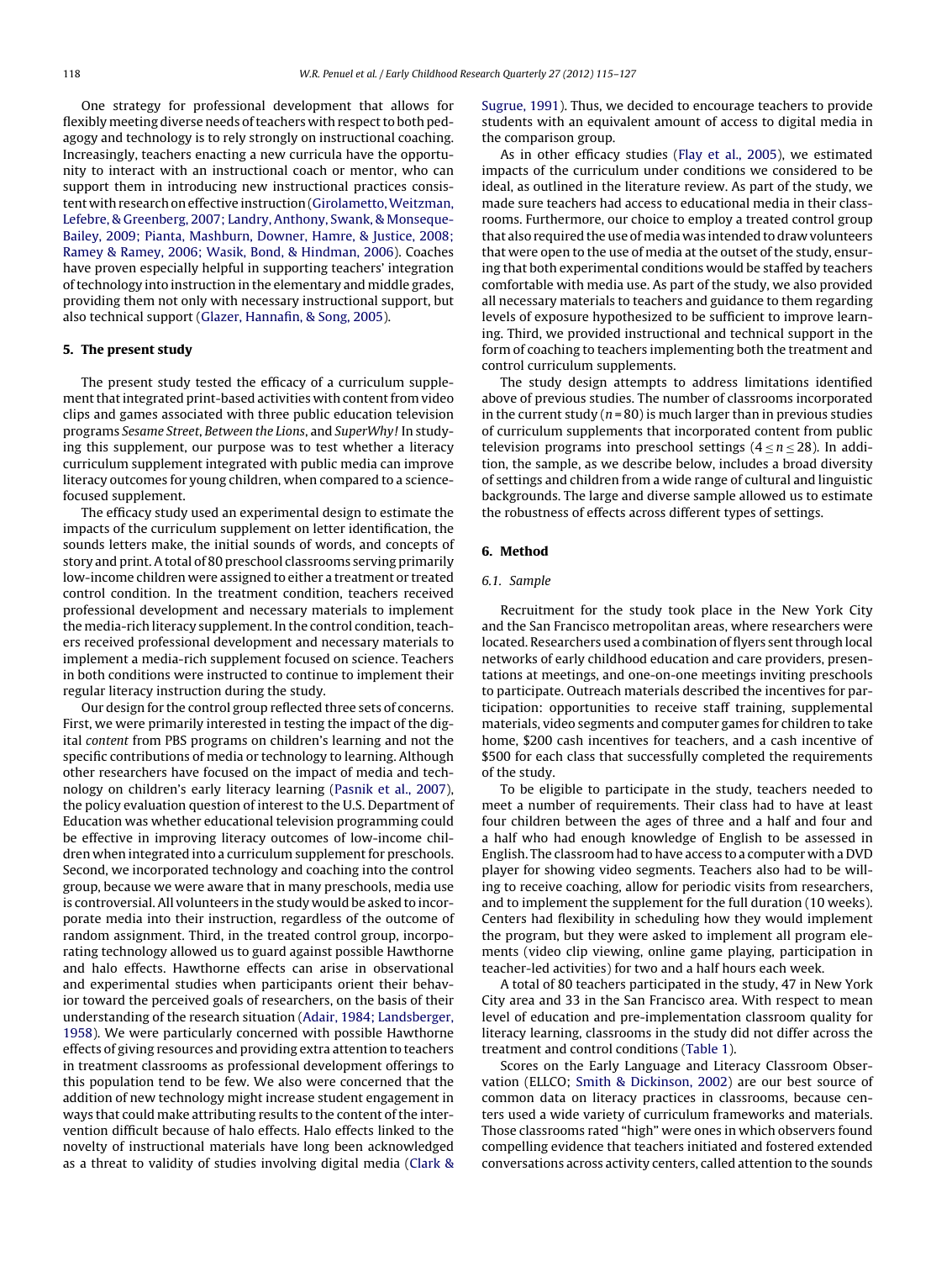<span id="page-4-0"></span>

| Table 1                                   |
|-------------------------------------------|
| Characteristics of teachers in the study. |

|                                                | Overall sample | Treatment teachers | Control teachers |
|------------------------------------------------|----------------|--------------------|------------------|
| N of teachers                                  | 80             | 39                 | 41               |
| Highest level of education                     |                |                    |                  |
| Percent with high school diploma or less       | 1.3            | 0.0                | 2.5              |
| Percent with some college or technical school  | 13.8           | 15.0               | 12.5             |
| Percent with associate's degree                | 7.5            | 12.5               | 2.5              |
| Percent with bachelor's degree                 | 28.8           | 27.5               | 30.0             |
| Percent with graduate or professional's degree | 20.0           | 17.5               | 22.5             |
| Percent missing                                | 28.8           | 27.5               | 30.0             |
| Classroom ELLCO score                          |                |                    |                  |
| Percent rated high                             | 15.0           | 12.8               | 17.1             |
| Percent rated medium                           | 60.0           | 61.5               | 58.5             |
| Percent rated low                              | 25.0           | 25.6               | 24.4             |

of language, and helped children learn new words. These classrooms had a large variety and number of books, and used books across the classroom. Teacher book readings effectively modeled language and concepts of story and print for children. In this sample, none ofthe classrooms scored the maximum number of points from component scores that informed observers' ratings. In classrooms rated "medium," observers found some evidence that teachers initiated and fostered conversations with and among children, but less often and/or in fewer activity settings. Teachers sometimes called attention to the sounds that make up language or helped children learn new words. These classrooms had books, but the variety and/or number of books was more limited. Teachers used books in fewer activity areas, and teacher book readings did not necessarily model language and concepts of story and print. In classrooms rated "low," observers found limited evidence that teachers initiated or fostered extended conversations with children, called attention to the sounds that make up language, or helped children learn new words. Books in these classrooms were limited in number and variety, and, if present, were used books in a small number of classroom

#### **Table 2**

Characteristics of children in the study.

areas. Teacher book readings, if they occurred, did not effectively model language or concepts of story and print.

On average, classrooms had between 14 and 26 children eligible for the study. Within classrooms of teachers in the study, we selected five children at random to participate in the study. A screener was used to ensure that each child was in the age range of the study and could be tested in English. To determine language proficiency, assessors used a brief three-question screener. The screener did not exclude children whose primary language was not English, only children whose English language skills were so low that assessors believed a valid assessment of their skills could not be obtained. Only four children who had been selected at random for participation in the study were identified as ineligible for study participation.

There were no significant differences between treatment and control group children with respect to their mean age, poverty status, gender, ethnicity, whether they spoke English at home, mother's education, and number of books for children in the home (Table 2).

|                                                               | Overall sample | Treatment children | Control children |
|---------------------------------------------------------------|----------------|--------------------|------------------|
| N at pretest                                                  | 436            | 210                | 226              |
| N at posttest                                                 | 396            | 197                | 199              |
| Mean age at start of implementation (SD)                      | 56.7(2.9)      | 56.7(3.8)          | 56.6(3.0)        |
| Percent female                                                | 51             | 51                 | 50               |
| Income                                                        |                |                    |                  |
| Percent low income <sup>a</sup>                               | 68             | 74                 | 63               |
| Percent not low income                                        | 18             | 15                 | 21               |
| Percent missing                                               | 14             | 11                 | 17               |
| Ethnicity (% of non-missing)                                  |                |                    |                  |
| White                                                         | 6              | 4                  | $\overline{7}$   |
| African American                                              | 28             | 33                 | 23               |
| Hispanic                                                      | 53             | 47                 | 59               |
| Asian or Pacific Islander                                     | 10             | 12                 | 9                |
| Native American                                               | 3              | 4                  | $\boldsymbol{2}$ |
| <b>Missing</b>                                                | 4              | 2                  | 5                |
| Highest level of mother's education (% of non-missing)        |                |                    |                  |
| Less than high school diploma                                 | 26             | 30                 | 23               |
| High school diploma                                           | 33             | 34                 | 33               |
| Some college or technical school                              | 20             | 19                 | 20               |
| Associate's degree                                            | 6              | 5                  | 7                |
| Bachelor's degree                                             | 9              | 6                  | 12               |
| Graduate or professional's degree                             | 5              | 6                  | 5                |
| Missing                                                       | 44             | 45                 | 44               |
| Mean log number of books in the home (SD)                     | 3.2(1.1)       | 3.1(1.1)           | 3.4(1.1)         |
| Percent missing number of books                               | 42             | 41                 | 44               |
| Mean pretest scores on outcome measures (SD)                  |                |                    |                  |
| Letter name knowledge(upper case letters) (Max possible = 26) | 14.71 (10.34)  | 15.75 (10.16)      | 13.74 (10.44)    |
| Letter Sound Awareness (Max possible = 26)                    | 5.82(7.37)     | 5.49(6.71)         | 6.13(7.94)       |
| Beginning Sound Awareness (Max possible = 11)                 | 4.10(3.53)     | 4.11(3.53)         | 4.08(3.53)       |
| Story and Print Concepts (Max possible = 19)                  | 9.40(4.14)     | 9.83(4.11)         | 9.40(4.14)       |

<sup>a</sup> Low income is defined as individuals whose income is low enough to make them eligible for a government subsidy to support the cost of attending the early childhood education center.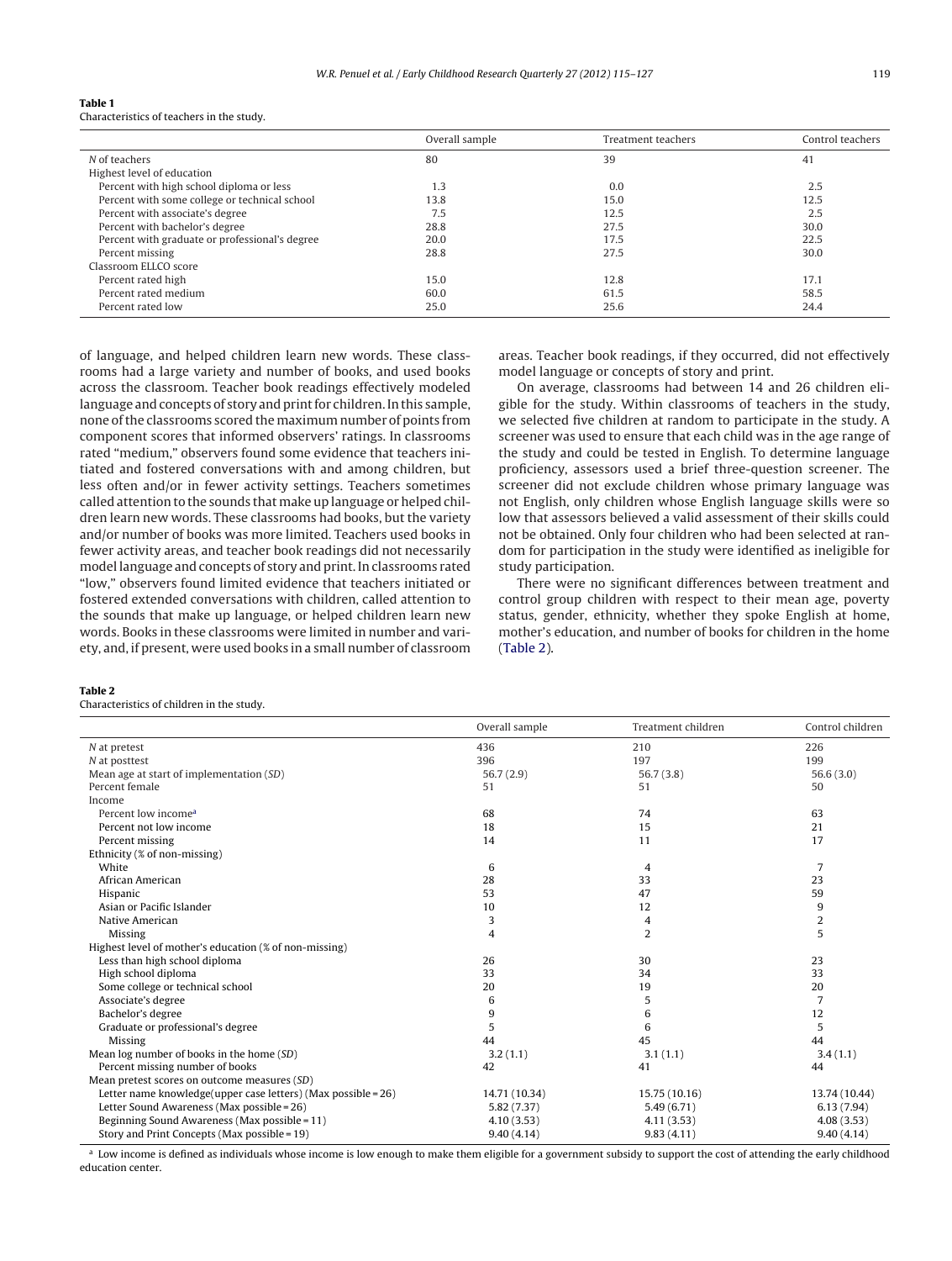Attrition during the study was low. No classrooms dropped out of the study from the time random assignment was conducted to the end ofthe study. Beginning with a sample of 436 children, a total of 37 children (8.5%) who completed pretests did not complete any posttests. Children who dropped out of the study were not different from those who remained in the study on any of the pretest literacy measures.

#### 6.2. Treatment group materials

Below, we elaborate on the organization of the PBS Kids Raising Readers Curriculum Supplement that is the focus of this study, describing its key components and how they are integrated.

**Curricular focus and duration**. The curriculum supplement focused on developing four early literacy skills: letter naming, identification of letter sounds, understanding of story and print concepts, and phonological awareness. Letter naming activities targeted children's ability to learn, recognize, and name the symbols for upper case letters. With respect to letter sounds, the aim was to develop activities that helped children connect sounds to the corresponding symbols for upper case letters. Concepts of story and print activities targeted children's skills related to print and books. In particular, the curriculum supplement focused on helping children learn to identify the front cover, title, and author of a book, how to open a book and turn the pages, recognize that English print is read from left to right and from top to bottom of a page, and recall verbally simple elements of a story read to them by an adult. Finally, phonological awareness activities emphasized skills like rhyming, counting sounds in words, matching sounds, and blending sounds. In particular, the curriculum supplement engaged children in listening to letter sounds and rhymes, and matching sounds.

The curriculum supplement took 10 weeks to implement and was intended to provide participating children with 25 hours of activities. These hours were in addition to the literacy program already in place within the participating centers. The supplement called for children's repeated, guided viewing of video segments and whole episodes, playing of online games, and participation in other teacher-led activities that did not include digital media. Repetition did not take place on consecutive days; rather, repeated viewings of segments took place over multiple weeks, as part of a review of skills introduced in earlier weeks. A synopsis of the curriculum supplement, a recommended weekly schedule, and a mapping of several activities to evidence-based strategies for teaching early literacy skills all appear in [Appendix](#page-10-0) [\(Parts](#page-10-0) [A–C\).](#page-10-0)

**Specification of the teacher and child interaction during activities**. The curriculum supplement integrated video segments and online games with other teacher-led, interactive literacy activities that did not include digital media. Sesame Workshop, WGBH Boston/Sirius Thinking, and Out of the Blue Enterprises produced the digital content (video segments, whole episodes, and games) for the intervention, using material from the public television programs Sesame Street, Between the Lions, and SuperWhy! Sesame Street and Between the Lions video segments focused on the target skills of letter naming and letter-sound identification. All three programs and their online games aim to support the development of early literacy skills of children ages three to five, the target ages for the study. Entire episodes of SuperWhy! were included because the program uses a narrative-format. Selecting segments would have made it difficult for children to engage with the storyline that connects and draws added attention to particular opportunities to learn. Children gained additional practice in letter naming, letter-sound identification, and guided spelling during viewings of SuperWhy! The content for all three programs is available through the web and as part of broadcast programming offered by local PBS stations. Researchers added teacher-led activities that focused on the letters and skills of the clips viewed for the week; these activities included practice with reading, writing, and making the sounds of letters, listening to stories, and naming conventions of print as stories were read to children.

The curriculum supplement employed multiple instructional strategies for developing focal skills. For example, the intervention called for teachers to introduce key vocabulary, letters, and sounds before introducing video segments, interact with children during segments and episodes to focus their attention on text, and reflect upon content embedded in the segments. Active viewing and post-viewing reflection activities repeated the actions of characters, such as writing letters in the air as the fictional character "Princess Presto" does in SuperWhy! episodes. Teachers participating in the literacy program received teachers' guides containing daily scripts and 10 weeks of activities, as well as manipulatives, such as magnetic letters, clay, pointers, alphabet charts, and letter and word cards, to establish a print-rich literacy environment for children and enable more embedded literacy instruction. The intervention called on teachers to model concepts of print and emphasize oral language during twice weekly book readings. To support these readings, each class received five picture books.

In order to increase the quality of the supplement, researchers provided instructional coaching in order to support preschool teachers. Professional development included a brief, two-hour orientation led by an assigned coach to familiarize them with the materials and key elements of the curriculum. After training, coaches provided teachers with on-site support that included modeling instruction, assisting teachers with implementation, and observing and providing constructive feedback. Coaches were instructed to visit classrooms weekly for the first five weeks of the supplement and every other week in subsequent weeks. During their visits, coaches negotiated their role in leading instruction: they could lead activities with the teacher observing, co-lead activities with teachers, or observe as teachers led activities. When observing, teachers were given guidelines about how to provide feedback to teachers to improve fidelity of implementation. Study leaders advised coaches to fade their support when visiting classrooms over time, initially leading lessons but later just observing them. In practice, overall the pattern of coach activities across weeks of the intervention showed good adherence to this guideline (see [Martin](#page-11-0) et [al.,](#page-11-0) [in](#page-11-0) [press,](#page-11-0) for more details on the enactment of the coaching model and teachers' perceptions of its value).

After the first five weeks, coaches could decide how often to visit classrooms, in consultation with the study team directors. If a site was having difficulty with implementation, then the coach was to visit the site. Training for coaches provided them with criteria for deciding whether a site was experiencing difficulties. If a site was having difficulty with technology access or with implementing any of the core program components-video viewing, game play, or hands-on activities—that site was flagged for study directors in a weekly report by coaches completed online. Study directors then discussed with coaches how to allocate time and support to the site for the coming week or weeks. Though this might have produced wide variation in classrooms' access to coaches, data from logs described below show limited variability in the amount of coaching received.

**Integration of supplement components**. The research team undertook several steps to ensure that these different components (digital media, materials, and coaching) fit together in ways that maximized benefits for children. First, the team followed an Understanding by Design approach [\(Wiggins](#page-12-0) [&](#page-12-0) [McTighe,](#page-12-0) [1998\)](#page-12-0) to developing activities, beginning with the target skills, considering the likely assessments to be used, and then identifying activities that employ both explicit and embedded instructional strategies that would best support the development of target skills. The [Appendix](#page-10-0) lists the various activities incorporated into the supplement by target skill.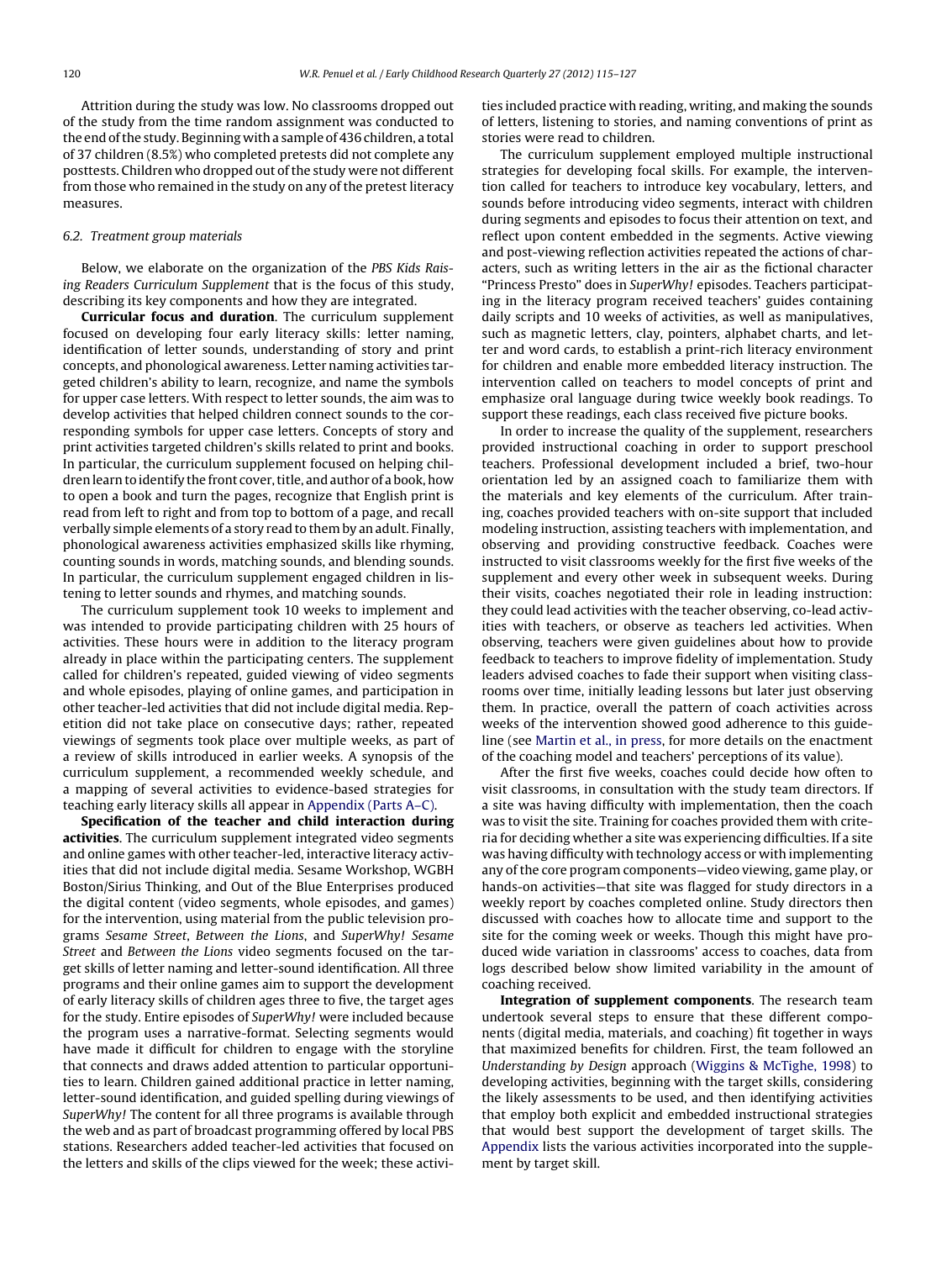Second, the team developed common qualifications for coaches and coaching guides that specified their roles and responsibilities. As part of their roles and responsibilities, coaches were expected to model activities initially but then to gradually reduce the support for implementation they provided to teachers. Third, the research team had a coordinated coach support plan that included justin-time troubleshooting and feedback provided by coaches to the research team, so that implementation issues could be addressed in ways that enabled activities to be enacted as intended.

### 6.3. Treated control group materials

The comparison group supplement focused on science, not literacy, and it also included media elements. The supplement was of the same duration as the literacy supplement (10 weeks), and like the literacy supplement, it integrated video from educational television programs and associated online games with classroom activities. The curriculum supplement combined full episodes of Sid the Science Kid (produced by KCET/Los Angeles with Jim Henson Productions) and self-contained "focused viewing" segments from Peep and the Big Wide World (produced by WGBH Educational Foundation). Teachers guided children in exploring science content that was conceptually linked to transformation and change. Activities and instructional content were based on everyday experiences that were easily observable with the five senses. Teachers assigned to the control group also received coaching; teachers provided parallel training and guidance to coaches about how to support implementation. Results of the analysis of science outcomes for the treatment and comparison groups are not presented here; those results, but not the results presented in this paper, can be found in [Penuel](#page-11-0) et [al.](#page-11-0) [\(2010\).](#page-11-0)

Of concern to us in this design was the possibility that this choice to focus on science would lead to students being exposed to significantly more literacy instruction in the treatment condition, and, likewise, that children in the comparison condition might receive less time for literacy instruction. We therefore analyzed minutes of instruction in literacy offered on a weekly basis in both conditions. An analysis of teacher-reported number of minutes of literacy instruction per week revealed no differences between the treatment and control groups at the start of the supplement; assignment to condition did not result in a significant change in the total amount of literacy instruction offered to children, either.

#### 6.4. Measures

**Implementation: Teacher instructional mediation of coviewing during coach visits**. Coaches reported on teacher roles using an implementation log to describe what the teacher's role was during the activities from the day by selecting one of the following responses: teacher was engaged in another activity in the room; teacher observed the activity; teacher participated in the activity alongside the children; or teacher led or directed the activity. For each day, coaches could mark all roles that applied across the different activities of the session.

**Implementation: Teacher instructional mediation of coviewing between coach visits**. Each week, on their own and without coaches present, teachers were to mediate engaged coviewing of four different video segments. Coaches collected data each week, in person or via telephone (depending upon whether the coach was present), using the implementation log, as to whether teachers showed each video to children with or without active mediation by the teacher or not at all. For one of the four videos shown each week, teachers were to interrupt the video to engage in practice of the skill depicted in the video. This particular type of activity required the most of teachers in mediating co-viewing, because it required them to orchestrate a sequence of activities that alternated between guided video viewing, teacher–child interaction, and independent practice by children.

**Dependent variables (child level)**. Early literacy skills (letter name knowledge, letter sounds, and beginning sound awareness), and concepts of story and print were included as outcome measures in the study.

Early literacy skills. Three subtests of the Phonological Awareness Literacy Screening for pre-Kindergarten (PALS-PreK) were used to measure three early literacy skills: Letter name knowledge, Letter Sounds, and Beginning Sound Awareness. The letter name knowledge subtest of the PALS-PreK measures knowledge of the 26 upper case letters when presented in random order. The letter sounds subtest requires the child to provide an appropriate sound (phoneme) that corresponds to each letter. Finally, in the beginning sound awareness subtest children must match 10 pictures based on their initial sound (phoneme).

Internal consistency estimates from pilot studies of the PALS-PreK ([Invernizzi,](#page-11-0) [Sullivan,](#page-11-0) [Meier,](#page-11-0) [&](#page-11-0) [Swank,](#page-11-0) [2004\)](#page-11-0) indicate adequate reliability for all three subtests. Interrater reliability for the Letter name knowledge subtest was 99%. Cronbach's alphas for the Letter Sounds and Beginning Sound Awareness subtests were high, at 0.93. Concurrent validity evidence reported in the technical manual comparing PALS-PreK scores a test of basic reading skills, the Test of Early Reading Ability (TERA-3); the correlation between the revised version of the PALS-PreK and the TERA-3 was medium-high and statistically significant ( $r = .67$ ,  $p < .01$ ;  $n = 73$ ).

Story and print concepts. This measure, adapted from the TERA-3 Conventions Subtest by researchers at the University of Pennsylvania and Mississippi State University, assessed constructs targeted by the curriculum supplement related to book and story skills. The assessment included 14 items for which a total of 19 points were possible. Children scored points for being able to identify correct orientation of the book, left-to-right reading, title and author name, and key story elements when asked to recall them. No validity or reliability data are available for this measure.

**Independent variables**. The following variables were included in models as predictors or covariates. We collected additional background data on children, their parents, and their teacher, including children's age, ethnicity, and home language.

Treatment assignment (teacher level). We coded teachers assigned to the treatment condition as 1; teachers assigned to the control condition as 0.

Teacher's level of education (teacher level). Using data from a teacher questionnaire, we coded teachers' highest level of education as a 3-level ordinal scale (0 =Associate's degree or less, 1 = Bachelor's degree, 2 = Graduate or professional degree). Teacher education data were missing for 30% of the children.

Pretest score (child level). For each outcome measure, that outcome's pretest score was used as a covariate in all models.

Age at start of study (child level). Age in months was captured through an initial screening and consent instrument. Age was calculated for each child based on data captured in coaching logs about the start of the supplement. Age data were missing for 9% of the children.

Ethnicity (child level). Children's ethnicity was coded as a series of dummy variables. For each child, an indicator of whether the child was White, African American, Asian, or Pacific Islander or not was coded as 1 or 0. The largest category of children, Hispanic, was the omitted variable in models that examined the relationship between ethnicity and outcomes.

Mother's education (child level). Using a telephone-administered questionnaire, we gathered data on the child's mother (or female caregiver's) highest level of educational attainment. The highest grade achieved (ranging from 1 to 12) was treated as an interval scale. Mother's education data was missing for 44% of children.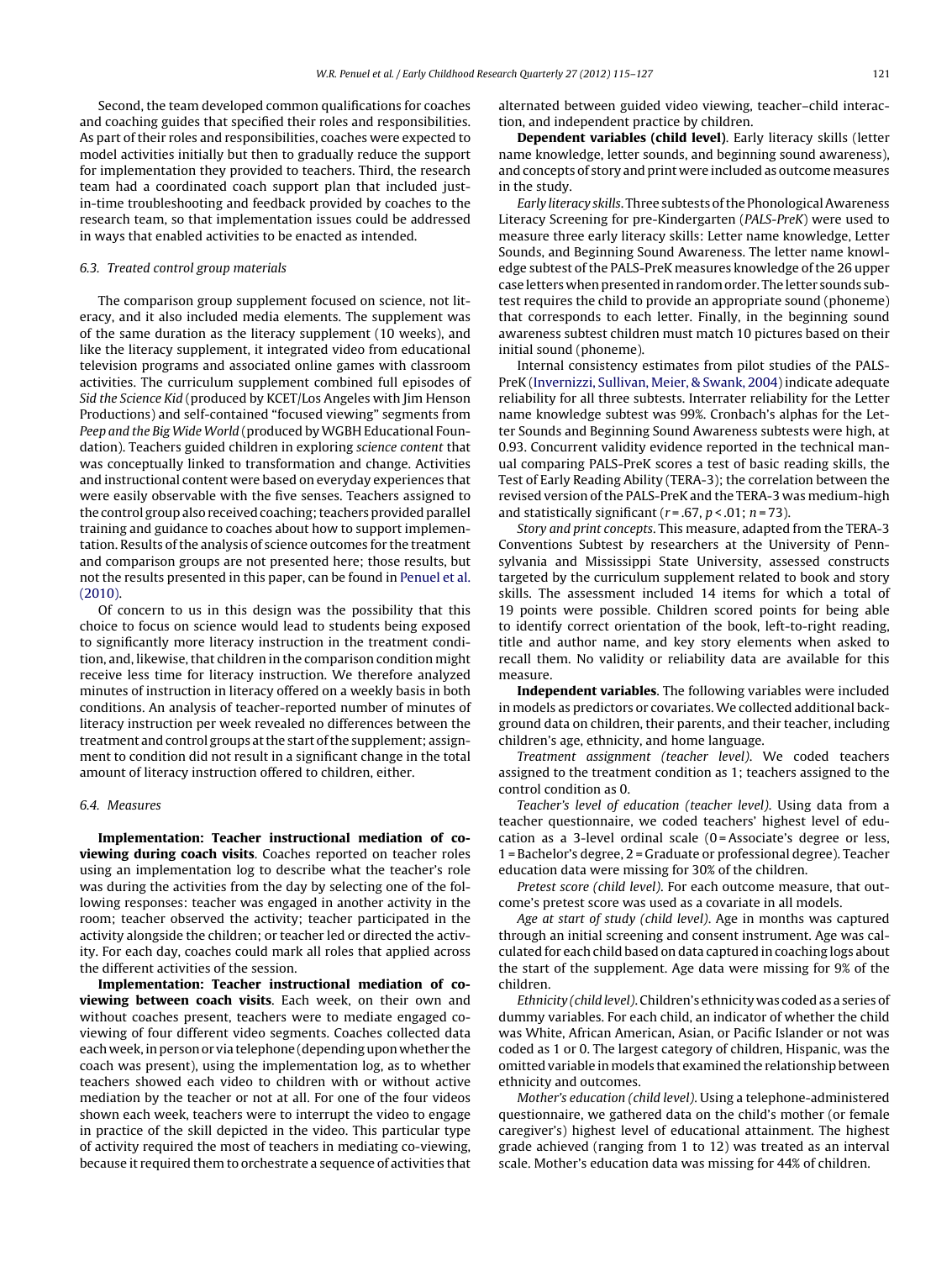Number of books in the child's home (child level). Using telephone questionnaire data, we created a variable for the number of books in the child's home. Since the data were not normally distributed, we transformed the data: the log of the number of books parents reported being available to children was used in models. This variable was missing for 42% of children.

Days between end of implementation and posttesting (control variable; child level). Effects can fade with time; the farther testing takes place from supplement implementation, the more children may forget what they have learned. Since there was some variation in the length of time between the end of the implementation and posttesting, we entered this length of time, using a combination of data from assessment forms and coach logs, as a continuous variable into our models. Data were missing for 12% of children.

#### 6.5. Procedure

**Random assignment of classrooms to condition**. To increase the sensitivity of the experiment to impacts of the supplement and reduce the need for a much larger sample size, we introduced a blocking factor into the random assignment procedure. After recruiting teachers to participate in the study, we assessed their classrooms' literacy and language practices using the Early Language and Literacy Classroom Observation (ELLCO; [Smith](#page-12-0) [&](#page-12-0) [Dickinson,](#page-12-0) [2002\).](#page-12-0) The ELLCO includes a literacy environment checklist focused on the availability, content, and diversity of reading, writing, and listening materials; a classroom observation and teacher interview for rating teacher interactions with children and the environmental classroom supports for literacy; and a literacy activities rating scale derived from an observation of the frequency and duration of book reading and writing literacy activities. Summary scores (high, medium, and low) constructed for this study from the scales were combined with location (San Francisco and New York) were used to create six blocks. Within blocks, we used a random number generator to assign each teacher a number; we then rank-ordered the teachers on the basis of the random number for that teacher and assigned every other teacher to the treatment condition in the ordered list.

**Determining child sample**. After assigning teachers to conditions,the study team screened children, obtained informed consent from parents, and pretested children from teachers' classroom. The screening procedure focused on verifying study eligibility for each child in that teacher's classroom with the teacher. Children who would not be four years old by December 2008, who had any speech, hearing, vision, or learning difficulties or disabilities, or who could not follow directions in English were excluded from the study. The study team collected consent forms home from parents and randomly selected five children from each class who met eligibility requirements and who returned a consent form. Teachers and study team members assisted with follow-up.

**Pretesting children**. Upon receiving consents, a trained assessor scheduled a visit to each classroom to pretest all children using the early literacy outcome measures described above. Assessors were blind to the condition to which researchers had assigned each classroom. Assessors had past experience working with young children; the study team trained assessors both to follow ethical guidelines for the assessment set by the National Association for the Education of Young Children and in the proper administration of the specific measures used in the study. Training included simulated practice with use of the assessment battery.

**Coach training**. Prior to the start of the study, all coaches participated in a full-day training with the research team to review a study-specific coaching manual, list of materials provided to each classroom, scheduling recommendations, weekly tasks for coaches, and other information relevant to implementation. In addition, research team leaders familiarized coaches with the activities,

media, and materials that comprised the supplement and prepared them to provide troubleshooting for technology issues. Throughout the training, the flexible nature of the coach's role was emphasized. The training also included a review of a weekly log form that coaches completed. Logs provided information on teachers' implementation of the supplement. The team supported coaches' work by providing weekly opportunities to review progress and challenges with a coach coordinator, one in New York and one in California. The coaching process was identical for the teachers assigned to the comparison condition, but the content was focused on science in this condition.

**Coach support for implementation**. Coaches provided assistance to teachers aimed at supporting their implementation of the supplement. As a first step in developing the coach–teacher relationship, coaches established contact with classroom teachers to set up an orientation session. During the orientation session, coaches reviewed the supplement goals, activities, and strategies, as well as expectations for implementation. Coaches reviewed materials that had been shipped to teachers and that included all the digital and print content required to implement the supplement. In the field, in the first four to five weeks of the supplement, coaches were instructed to lead activities that had been scheduled that day, co-lead them with teachers, or observe as teachers implemented the activities, as appropriate. In subsequent weeks, the study team gave coaches discretion as to how many times to visit sites, though they continued to make weekly contact with sites to complete implementation logs.

For the duration of the study, all classrooms implemented their regular literacy instruction. The extant curriculum in place varied widely from site to site. Detailed ELLCO subscale scores recorded by observers prior to beginning the study, however, provide a basis for comparing classrooms. Classrooms in both conditions were similar with respect to three major dimensions: the language environment, books and book reading, and engagement with print and early writing. On only one indicator—efforts to build vocabulary—were there any significant differences between the two classrooms with respect to the literacy environment. On that indicator, treatment classrooms provided lower support for vocabulary development than did comparison classrooms  $(t = 1.95,$  $p = 0.055$ ). Overall, classrooms presented fewer opportunities for students on this indicator, and they provided lower quality books for reading and limited opportunities for writing. However, classrooms rated higher on discourse climate, opportunities for extended conversations, organization of the book area, characteristics of books, and environmental print.

Though teachers did not report a significant change in the amount of literacy instruction offered to children, it is likely that some teachers did in fact replace their regular instruction during the time of the study, given this finding. Even so, the literacy supplement represented a modest, but focused intervention that targeted foundational literacy skills.

**Posttesting**. Within four weeks of completing the 10-week supplement, assessors returned to classrooms and completed posttesting of children who participated in the study. Upon successful completion of posttesting, teachers received their cash incentive for participation and additional materials related to both conditions in the study (early literacy and comparison) for use with children. The number of days between the conclusion of the intervention and testing ranged from zero to 29 days; the mean number of days was 6.9, and the median was six days.

#### 6.6. Analytical techniques

In our study, children were nested within classrooms, and classrooms were the unit of treatment assignment for the study. Because of the nested, multilevel nature of the data, we employed hier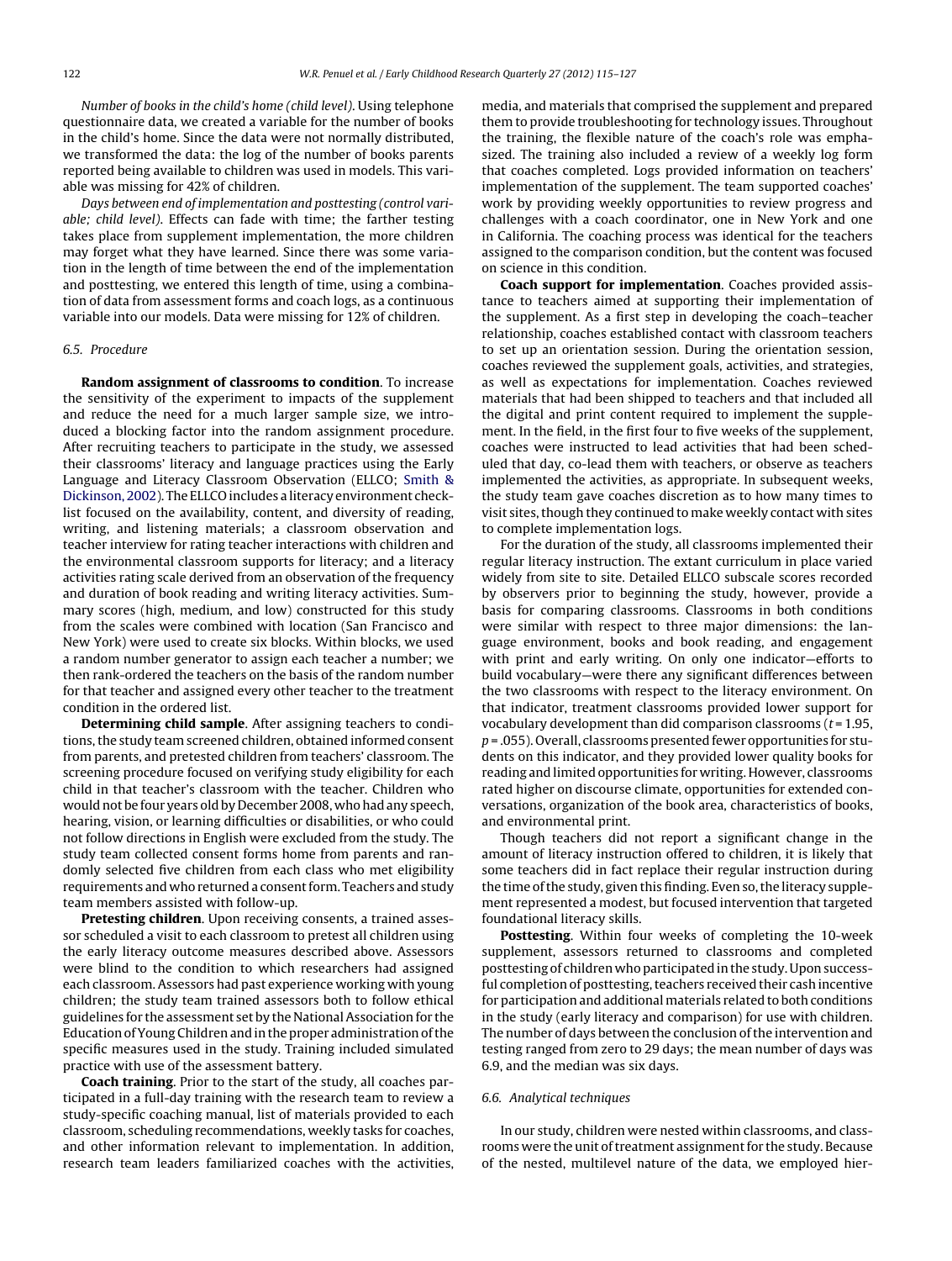archical linear modeling [\(Raudenbush](#page-12-0) [&](#page-12-0) [Bryk,](#page-12-0) [2002\)](#page-12-0) to estimate treatment effects. In an initial set of models, we included a treatment indicator (Level 2, Teacher Level), pretest covariates (Level 1, Child Level), and dummy variables for each stratum (Level 2, Teacher Level) as predictors for each outcome. ELLCO scores were divided into tertiles, and in combination with the two states were used to form six strata, within which teachers were randomly assigned to one of two experimental conditions. Indicators for five of these strata were included in all models to improve statistical precision, as well as to ensure that the level-2 error terms were correctly specified as independent, identically distributed normal random variables.

For some of the measures, we detected significant level-1 heteroscedasticity in the error terms (in part due to ceiling effects of the test). For example, more than 20% of children scored perfectly on the Letter name knowledge and Beginning SoundAwareness scales. We corrected for this by splitting the pretests into five quintiles and modeling separate level-1 error variances for each quintile. We modeled a separate treatment effect for each pretest quintile using treatment-by-quintile interactionterms, and computed a single overall treatment effect by estimating the marginal effects over all quintiles. All predictors were treated as fixed effects.

For each outcome, three models were run. The first model estimated treatment impact and contained necessary indicators for sampling strata, treatment, pretest quintiles, and treatment–quintile interaction terms. The second model was similar to the impact model, and also included interaction terms for the treatment with a selected list of potential moderators (mother's education and child's eligibility for subsidized meals). The third model began with the impact model, and included a vector of teacher and student-level covariates for correlational analyses. These covariates included student age, time lag between end of lesson and post-test, student ethnicity, mother's education, number of books in the home (log scaled), and teacher's level of education. These models share a similar structure; the compact form is:

$$
Y_{ij} = \sum_{p} \beta^{(p)} W_{ij}^{(p)} + (I_{ij}^{(1)} r_{ij}^{(1)} + I_{ij}^{(2)} r_{ij}^{(2)} + I_{ij}^{(3)} r_{ij}^{(3)} + I_{ij}^{(4)} r_{ij}^{(4)} + I_{ij}^{(5)} r_{ij}^{(5)}) + u_j
$$

where  $Y_{ij}$  is the outcome (posttest) measure for student *i* in classroom j,  $W_p$  are the P student and classroom level predictors appropriate to each model,  $\beta^{(p)}$  are coefficients corresponding to predictors  $W^{(p)}, I_{ij}^{(q)}$  is an indicator for the pretest of student *i* in classroom j occurring within the qth quintile (1st quintile is the omitted category),  $r_{ij}^{(q)}$  is the within-classroom error term for students in the qth quintile of the pretest, distributed as Normal (0,  $V^{(q)}$ ), and  $u_j$  is the between-classroom error term, distributed as Normal $(0, \tau)$ .

These models were fit with the xtmixed routine in Stata version 11. Because a significant proportion of family background and teacher data were missing for the correlational model, we computed values for the missing data via a multiple imputation algorithm ([Rubin,](#page-12-0) [1987\).](#page-12-0) We first determined that the probability of a variable value being missing did not depend on values of the pretest scores. Next, five imputation datasets were created, and the coefficients resulting from fitting models over these datasets were combined and standard errors adjusted to account for the uncertainty introduced by imputation. The ice routine in Stata/11 ([Royston,](#page-12-0) [2004\)](#page-12-0) was used to perform the computations.

### **7. Results**

#### 7.1. Implementation of key components of the supplement

During sessions when coaches were present, treatment teachers led activities themselves in 72% of the sessions and co-participated

#### **Table 3**

Descriptive statistics for implementation.

|                                                           | Treatment     | Control      |  |  |
|-----------------------------------------------------------|---------------|--------------|--|--|
| Distribution of coach visits                              |               |              |  |  |
| Percent planned, but not completed                        | 24            | 28           |  |  |
| Percent completed                                         | 58            | 55           |  |  |
| Percent not planned                                       | 18            | 16           |  |  |
| Mean duration of coach visit in<br>minutes(SD)            | 140.8 (46.8)  | 153.7 (84.1) |  |  |
| Coaches observed teachers (percentage of visits)          |               |              |  |  |
| Engaging in another activity in the<br>room               | 20            | 8            |  |  |
| Observing the activity                                    | 12            | 11           |  |  |
| Participating in the activity alongside<br>the children   | 38            | 36           |  |  |
| Leading or directing part of the<br>activity              | 72            | 69           |  |  |
| Not present for any of the activities                     | $\mathcal{L}$ | 5            |  |  |
| Percent of classes reporting recommended time spent       |               |              |  |  |
| Doing a warm-up (5 min)                                   | 99            | 94           |  |  |
| Viewing whole episodes of Sid<br>$(35 \text{ min})$       | 98            | 90           |  |  |
| Viewing videos of Sid, Kids Explore<br>or Peep (75 min)   | 89            | 84           |  |  |
| Doing a hands-on follow up activity<br>$(60 \text{ min})$ | 78            | 82           |  |  |
| Playing computer game (10 min)                            | 86            | 75           |  |  |
| Doing a review (5 min)                                    | 94            | 92           |  |  |
|                                                           |               |              |  |  |

in activities in 38% of the time, indicating that in most of those activities, teachers mediated engaged co-viewing with children. In just 20% of the sessions when coaches were present were teachers observed to be engaged in an activity unrelated to the intended supplemental activity. We generated a score for each teacher, indicating the percentage of classes in which the teacher met or exceeded the recommended time spent in six critical activities (see Table 3). Treatment teachers were on average able to implement the full warm-up and episode viewing activities in nearly all classes (99% and 98%, respectively). Teachers were also able to view videos for the recommended time in most classes (89% of classes), conduct the hands-on follow up activity (78%), have students play the computer game (86%) and conduct a review (94%).

### 7.2. Impact analysis

We began the model building process by fitting an impact model for each outcome with the treatment indicator and indicators for quintiles of the corresponding pretest score (see [Table](#page-9-0) 4) We computed a marginal treatment effect by computing a weighted mean effect for each of the five pretest quintiles, using the margins routine in Stata version 11 to compute standard errors and p-values for the marginal effects. Controlling for pretest scores, the treatment condition predicted statistically significantly higher marginal posttest scores for two measures: upper letter naming and letter sound awareness ( $p < .001$ ). The treatment effect for concepts of print was marginally significant ( $p = .06$ ). The one nonsignificant difference was for initial sound awareness. The greatest gains were generally found for those students starting in the lowest quintile of the pretest scores.

### 7.3. Effect sizes

Effect sizes were computed by dividing the estimated marginal treatment effect by the pooled standard deviation of the posttest scores. The total standard deviation (as opposed to the within-site or between-site standard deviation, see [Hedges,](#page-11-0) [2007\)](#page-11-0) was used in the denominator of the computation. This effect size is analogous to the effect sizes reported for studies without statistical clustering. The largest average effects of the early literacy supplement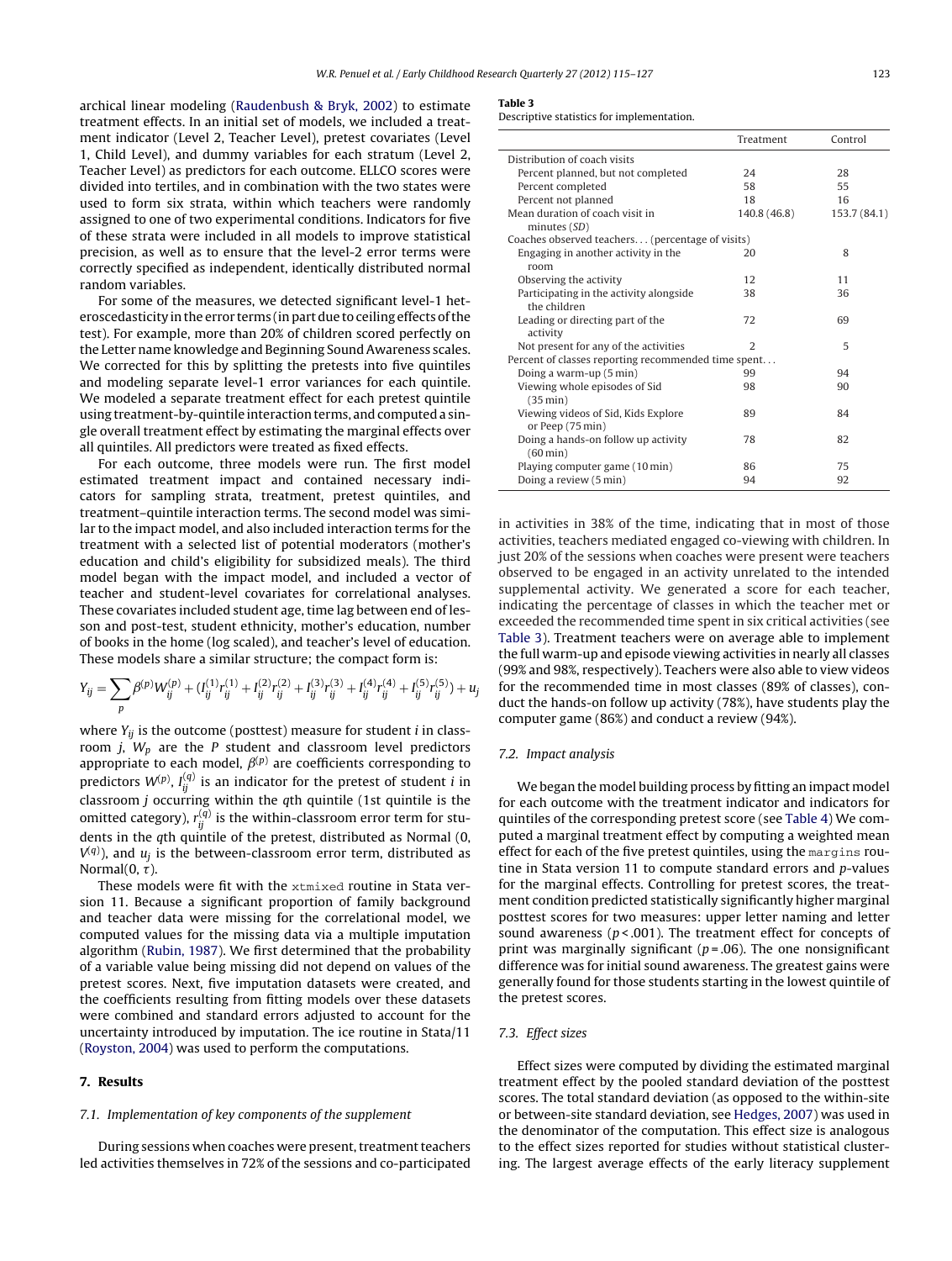#### <span id="page-9-0"></span>**Table 4** Model results: pretest covariate only.

| Predictor                                 |            | Letter name knowledge |            | Letter Sound Awareness |                | Beginning Sound Awareness |                     | Story and Print Concepts |  |
|-------------------------------------------|------------|-----------------------|------------|------------------------|----------------|---------------------------|---------------------|--------------------------|--|
|                                           | ĸ          | <b>SE</b>             | r,         | <b>SE</b>              |                | SE                        |                     | SE                       |  |
| <intercept></intercept>                   | $4.99***$  | 1.242                 | 2.86       | 1.470                  | $4.37***$      | 0.817                     | $5.88***$           | 0.920                    |  |
| Treatment indicator                       | $7.58***$  | 1.765                 | 3.21       | 1.037                  | 0.26           | 0.634                     | 1.35                | 0.745                    |  |
| Pretest (2nd quintile) <sup>†</sup>       | $5.89***$  | 1.502                 | 1.80       | 1.294                  | $-0.87$        | 0.960                     | $1.63$ <sup>*</sup> | 0.666                    |  |
| Pretest (3rd quintile)                    | $15.99***$ | 1.314                 | 1.01       | 1.001                  | $1.75^{\circ}$ | 0.691                     | $3.76***$           | 0.660                    |  |
| Pretest (4th quintile)                    | 19.67***   | 1.186                 | $6.44$ *** | 1.035                  | $3.39***$      | 0.649                     | $4.94***$           | 0.741                    |  |
| Pretest (5th quintile)                    | a          |                       | $11.17***$ | 1.029                  | $4.91***$      | 0.584                     | $6.64***$           | 0.685                    |  |
| Treatment $\times$ Pretest (2nd quintile) | $-0.99$    | 2.259                 | 0.25       | 1.701                  | 1.39           | 1.251                     | 0.59                | 0.954                    |  |
| Treatment $\times$ Pretest (3rd quintile) | $-5.42$    | 1.958                 | 2.51       | 1.498                  | 0.74           | 0.994                     | $-0.58$             | 0.925                    |  |
| Treatment $\times$ Pretest (4th quintile) | $-7.06***$ | 1.783                 | 0.59       | 1.400                  | 0.82           | 0.930                     | $-0.41$             | 1.089                    |  |
| Treatment $\times$ Pretest (5th quintile) | (note 1)   |                       | 1.08       | 1.538                  | 0.52           | 0.861                     | $-0.93$             | 0.935                    |  |

a Because nearly a quarter of the pre-test responses for letter name knowledge were perfect scores, it made more sense to split this measure into four quartiles rather than five quintiles.

\*\*  $p < .01$ .  $p < .001$ .

were for letter sound awareness, where children gained one half a standard deviation more than in control classrooms  $(ES = +0.55)$ . Children in the early literacy supplement classes outgained children in the control condition by nearly one third of a standard deviation on the measure of letter name knowledge  $(ES = +0.42)$ and by one quarter of a standard deviation on the measure of story and print concepts ( $ES = +0.24$ ). The effect size for beginning sound awareness was +0.20, but the effect was not statistically significant.

An alternative to calculating effect sizes is to examine the proportion of posttest variance explained by the treatment. In a 2-level model with treatment assignment at the teacher level, we expect to primarily observe a reduction in the level-2 variance. The proportion of variance explained between teachers ranged from 11% (Beginning Sound Awareness) to 35% (Letter Sound Awareness), with an anomalously small between-teacher variance component estimated for Letter name knowledge (0%). The proportion of total variance explained corresponds to the  $R^2$  statistic in ordinary least squares regression models.

#### 7.4. Moderator analysis

After establishing the main effect of the treatment, we tested two variables as potential moderators of the treatment effect: mother's education and child's eligibility for subsided meals. Using the multiply imputed data, models were fit on each student outcome using the pretest score, treatment, the moderator, and the treatment-by-moderator interaction term as predictors. The hypothesis that all treatment-by-moderator interactions within a model were jointly equal to zero was tested with a Wald test. In no cases were either of these potential moderators statistically significant. These results suggest that impacts were robust to variations in parent education and poverty status.

### **8. Discussion**

The study found that a media-rich curriculum supplement that employs content from PBS educational programs can have a positive impact on early literacy skills of preschoolers from low-income backgrounds. Findings corroborate those from an earlier outcome study ([Prince](#page-11-0) et [al.,](#page-11-0) 2002) that found positive impacts of integrating digital media content from PBS programs into preschool classrooms on early literacy skills. That positive results from this study were obtained in the field, in the context of a large randomized controlled trial, distinguishes them from Prince et al. study. The earlier study included just four centers in its analyses. Further, in contrast to the earlier study, findings were more consistently positive across

all outcomes measured in the study. Study results are also consistent with positive findings from smaller-scale studies conducted in the field as part of the Ready to Learn Initiative ([Linebarger,](#page-11-0) [2009;](#page-11-0) [Neuman](#page-11-0) et [al.,](#page-11-0) [2010\).](#page-11-0)

One benchmark for judging the significance of the magnitude of effects is to compare them to results of studies of other fullyear curricula widely used in preschool settings serving primarily low-income children. Effects from the current study were all larger than most reported in a recent review of effectiveness studies for 14 preschool literacy curricula [\(Preschool](#page-11-0) [Curriculum](#page-11-0) [Evaluation](#page-11-0) [Research](#page-11-0) [Consortium,](#page-11-0) [2008\).](#page-11-0) That study found effects of curricula on the Prekindergarten Comprehensive Test of Phonological Processing, which includes measures of letter naming and letter sounds, of between −0.07 and +0.32. Only two curricula reviewed in the report had higher effects than the lowest significant effect in our study. Further, a limitation of many code-focused interventions is that some that have been judged effective are not commercially available and are not designed to be used with a whole class [\(Shanahan](#page-12-0) [&](#page-12-0) [Lonigan,](#page-12-0) [2010\).](#page-12-0) By contrast, nearly all of activities and the synopsis of the current curriculum supplement are freely available and can be used as part of whole-class instruction.

Another important finding was that teachers reported that they were able to guide the media engagement for their children as intended in the supplement. This finding is significant, as past studies have found teachers have difficulties implementing interventions that incorporate technology ([Davidson](#page-11-0) [et](#page-11-0) [al.,](#page-11-0) [2009\).](#page-11-0) In the current study, not only did teachers report that they were able to use digital media as often as intended, they were able to follow the specific sequence of the curriculum supplement and guide children's engagement with media across multiple platforms (computers and videos). The result was that teachers reported that children had the intended level of exposure to opportunities to develop targeted early literacy skills in a wide variety of formats and in the sequence that reflected the likely ways children's different skills would co-develop.

Intervention research in which the best strategies from research are combined into a single program, curriculum, or supplement necessarily make it difficult to make causal claims about what strategies contributed to any observed effects. In this study, we did conduct correlational analyses to explore relationships between implementation components and outcomes. In these analyses, we fit multilevel mediation models ([Krull](#page-11-0) [&](#page-11-0) [MacKinnon,](#page-11-0) [1999\)](#page-11-0) that explored whether the amount of time spent viewing videos, playing games, and engaging in hands-on literacy activity (separately) mediated children's gains, but none of these were significant predictors. Studies powered to detect a particular minimum impact

 $p < 10.$ 

 $\int_{0}^{x} p < .05$ .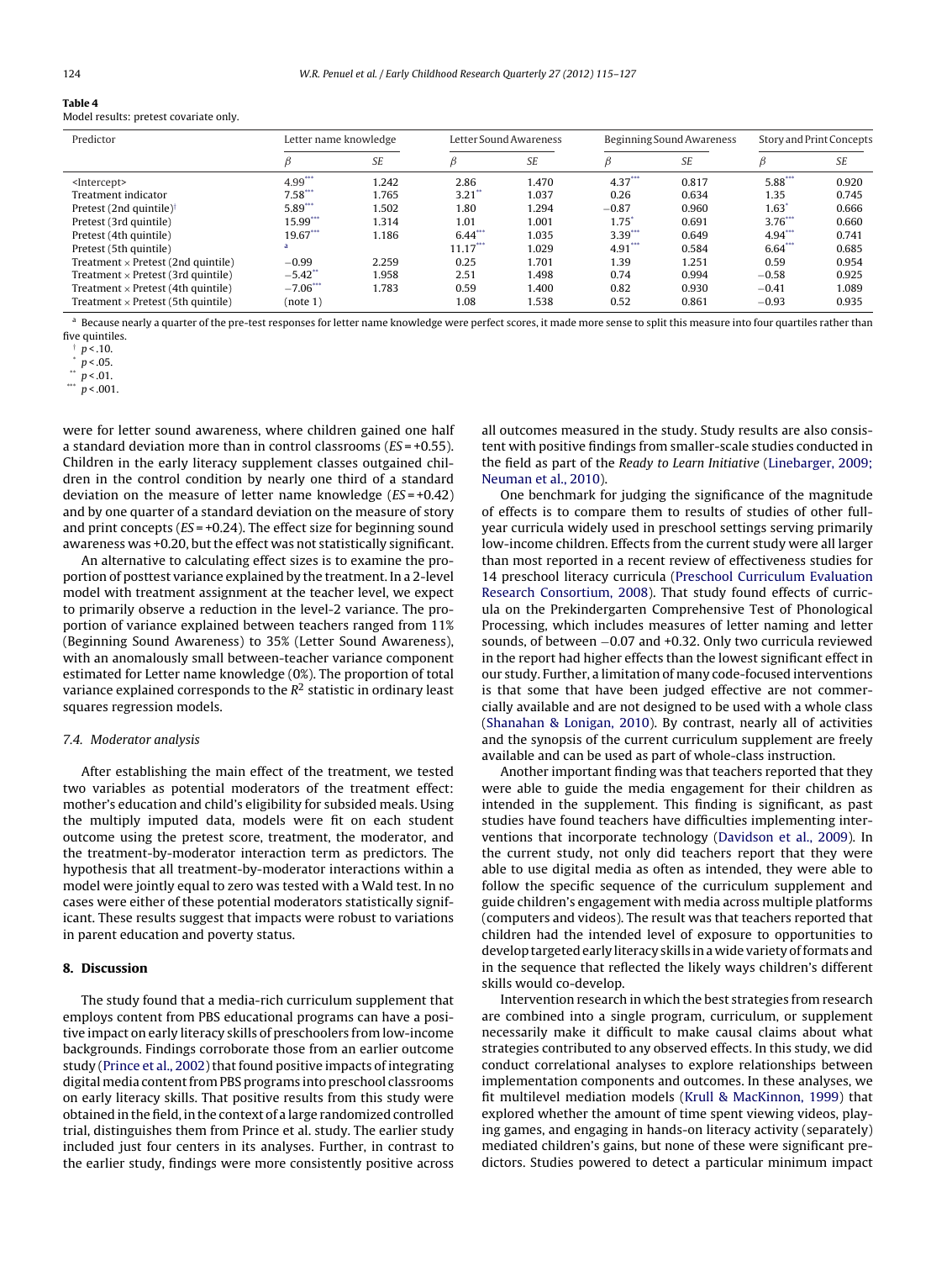<span id="page-10-0"></span>effect are typically underpowered to detect significant correlations, and that was the case here: implementation levels of different components did not explain a significant percentage of variance across classrooms in treatment effects.

#### 8.1. Study limitations

One consequence of our decision to hold media and attention to teachers through professional development constant (to minimize potential halo and Hawthorne effects) is that we did not provide students with an alternative supplement in the domain of literacy. This kind of comparison group would have provided an especially strong basis for testing the efficacy of media-rich curriculum materials ([National](#page-11-0) [Research](#page-11-0) [Council,](#page-11-0) [2004\).](#page-11-0) At the time of the study, however, no suitable curriculum supplement of a similar duration and with a similar mix of activities and teacher support was available for use. Because implementing the supplement might have increased children's total exposure to literacy activities each week, we did analyze whether implementation of the supplement enhanced children's total exposure to literacy activities relative to the comparison group but found no differences. One possible explanation for this fact is that teachers did replace their regular instruction in literacy with the supplement during this study, despite instructions to them to continue implementing their regular literacy instruction. A future research study to replicate these findings should, however, compare the effects of curriculum supplements of a similar duration and/or with similar levels of support, especially to understand the unique contribution of media elements to the supplement. Such a study should also take care to document how implementation of such a supplement alters the nature of literacy instruction in those classrooms and to rule out with greater confidence the possibility that the effect is due simply to more time on task.

Similarly, future studies might seek to distinguish the specific elements of the curriculum package that were most important for children's learning by separating them back out and studying individual components in experimental studies, as we were not able to develop hypotheses about the relative contribution of elements from mediation analyses. If, however, for budgetary reasons, teachers or districts were interested in using only parts of the supplement, future studies should determine what elements are integral to the curriculum's success and what elements might be excluded without compromising the potential efficacy of the supplement. For example, given that an intensive coaching model was an integral part of this curriculum, future studies could examine what level of coaching is needed to sustain impacts on children's literacy, particularly whether less professional development would still be effective in increasing children's literacy. Such studies would be valuable as resources for professional development are scarce, such that identifying the threshold at which it becomes effective can help guide policymaking. Past research has examined the efficacy of coaching of preschool teachers to support implementation of curriculum at scale, but findings from these studies have drawn different conclusions about the value of coaching (Assell, Landry, Swank, & Gunnewig, 2006; Landry et al., 2009; Lonigan, Farver, Phillips, & Clancy-Menchetti, 2011; Ramey & Ramey, 2006), and none have focused specifically on identifying thresholds that matter for efficacy.

Another limitation of the study was that two of the study measures had limited data on reliability and validity. The Story and Print Concepts measure, while adapted from a standardized measure, was not tested for reliability or validity in the field, due to limited resources for conducting such a test. In addition, resources were not available to study implementation using more objective measures than the implementation logs kept by coaches. When coaches were on site, evidence of implementation came from direct observation of coaches; however, when coaches were not present, they relied on teacher reports. Coaches' relationships to teachers may have biased upward teachers' reports of active co-viewing between visits. Employing a consistent method of data collection and relying on researchers to gather data on reliability would have improved the quality and trustworthiness of implementation data.

A fourth possible limitation pertains to the generalizability of findings to other metropolitan areas and to rural areas. These two metropolitan areas represent both distinctive service areas for preschool and, our recruiting efforts suggested to us, different areas with respect to attitudes toward media in preschool education (one of the two regions proved easier to recruit participants to the study). In addition, compared to rural areas, children may have different levels of exposure to public media at home. Future replication studies would need to explore impacts on low-income children living in other urban areas and in rural areas. Such research might also employ an ecological perspective on children's learning from joint engagement with media (see [Barron,](#page-11-0) [2010\),](#page-11-0) which takes into account the multiple settings in which children encounter messages and skills that might help them learn.

### **9. Conclusion**

The results of this study support the idea that the inclusion of digital literacy content from public media producers in preschool curriculum supplements holds potential for improving literacy outcomes. Low-income preschool-aged children with the lowest early literacy skills could show the greatest literacy gains most from such policies, ifthese results are generalizable to sites similar to the ones in the study; a future study could testthis hypothesis by focusing on children whose profile is most similar to those in the lowest quintile of this study. Curriculum supplements such as this one also have the potential for broad impact, because they are usable in a wide range of preschool contexts and rely on digital content that is freely available on broadcast television or over the Internet. To be sure, children from disadvantaged families are less likely to attend early education programs ([Magnuson,](#page-11-0) [Meyers,](#page-11-0) [Ruhm,](#page-11-0) [&](#page-11-0) [Waldfogel,](#page-11-0) [2004\).](#page-11-0) Additional research is needed to determine if digital content can support the development of early literacy skills that are more difficult to teach and that are less malleable than code-related skills, such as comprehension ([Dickinson,](#page-11-0) [Golinkoff,](#page-11-0) [&](#page-11-0) [Hirsh-Pasek,](#page-11-0) [2010;](#page-11-0) [Pearson](#page-11-0) [&](#page-11-0) [Hiebert,](#page-11-0) [2010\),](#page-11-0) and whether it can support learning in other content areas. Some research exists to support the idea that such content can develop comprehension skills in the context of television viewing [\(Uchikoshi,](#page-12-0) [2005\),](#page-12-0) but not yet when integrated into a coherent curriculum supplement. Regardless of the outcomes of this additional research, however, this study provides important preliminary evidence that public media programming designed for homes can be used in the classroom to help close literacy gaps between low-income and more economically advantaged children.

#### **References**

- Adair, J. G. (1984). The Hawthorne effect: A reconsideration of the methodological artifact. Journal of Applied Psychology, 69(2), 334–345.
- Alexander, C. L., Entwisle, D. W., & Olson, L. S. (2007). Lasting consequences of the summer learning gap. American Sociological Review, 72, 167–180.
- Anderson, D. R., Bryant, J., Wilder, A., Santomero, A., Williams, M., & Crawley, A. M. (2000). Researching Blue's Clues: Viewing behavior and impact. Media Psychology, 2(2), 179–194.
- Anderson, D. R., Huston, A. C., Schmitt, K. L., Linebarger, D. L., & Wright, J. C. (2001). Early childhood television viewing and adolescent behavior. The recontact study. Monographs of the Society for Research in Child Development, 66(1), 264.
- Assell, M. A., Landry, S. H., Swank, P. R., & Gunnewig, S. (2006). An evaluation of curriculum, setting, and mentoring on the performance of children enrolled in pre-kindergarten. Reading and Writing: An Interdisciplinary Journal, 20, 463–494.
- Austin, E. W, Knaus, C., & Meneguelli, A. (1997). Who talks to their kids about TV: A clarification of demographic correlates of parental mediation patterns. Communication Research Reports, 14(4), 418–430.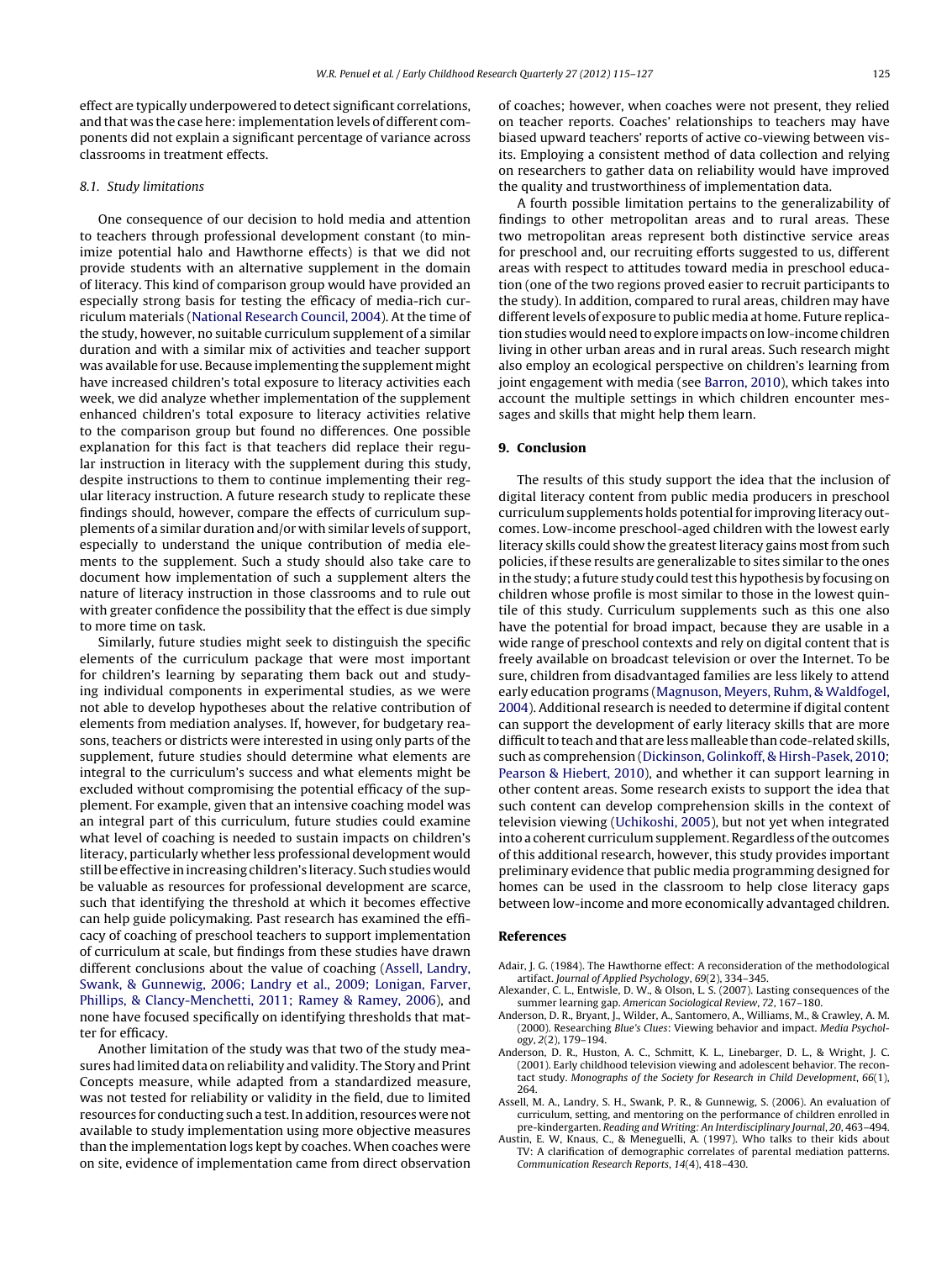<span id="page-11-0"></span>Ball, S., & Bogatz, G. A. (1970). The first year of Sesame Street: An evaluation. Princeton, NJ: Educational Testing Service.

Barkin, S., Ip, E., Richardson, I., Klinepeter, S., Finch, S., & Krcmar, M. (2006). Parental media mediation styles for children aged 2 to 11 years. Archives of Pediatric and Adolescent Medicine, 160(4), 395–401.

Barron, B. (2010). Conceptualizing and tracing learning pathways over time and setting. In W.R. Penuel, & K. O'Connor (Eds.), Learning research as a human science. National Society for the Study of Education yearbook (pp. 113–127).

- Bayhan, P., Olgun, P., & Yelland, N. J. (2002). A study of pre-school teachers' thoughts about computer-assisted instruction. Contemporary Issues in Early Childhood, 3(2), 298–303.
- Bogatz, G. A., & Ball, S. (1971). The second year of Sesame Street: A continuing evaluation. Princeton, NJ: Educational Testing Service.
- Calvert, S. L., Strong, B. L., Jacobs, E. L., & Conger, E. E. (2007). Interaction and participation for young Hispanic and Caucasian girls' and boys' learning of media content. Media Psychology, 9(2), 431–445.
- Chatterji, M. (2006). Reading achievement gaps, correlates, and moderators of early reading achievement: Evidence from the Early Childhood Longitudinal Study (ECLS) kindergarten to first grade sample. Journal of Educational Psychology, 98(2), 489–507.
- Clark, R. E., & Sugrue, B. M. (1991). Research on instructional media, 1978–1988. In G. J. Anglin (Ed.), Instructional technology: Past, present, and future (pp. 327–343). Englewood, CO: Libraries Unlimited.
- Davidson, M. R., Fields, M. K., & Yang, J. (2009). A randomized trial study of a preschool literacy curriculum: The importance of implementation. Journal of Research on Educational Effectiveness, 2, 177–208.
- Desmond, R. (2001). Free reading: Implications for child development. In J. L. Singer, & D. G. Singer (Eds.), Handbook of children and the media (pp. 29–46). Thousand Oaks, CA: Sage.
- Dickinson, D. K., Golinkoff, R. M., & Hirsh-Pasek, K. (2010). Speaking out for language: Why language is central to reading development. Educational Researcher, 39(4), 305–310.
- Dickinson, D. K., McCabe, A., Anastasopoulos, L., Peisner-Feinberg, E. S., & Poe, M. D. (2003). The comprehensive language approach to early literacy: The interrelationships among vocabulary, phonological sensitivity, and print knowledge among preschool-aged children. Journal of Educational Psychology, 95, 465–481.
- Ertmer, P. A. (1999). Addressing first- and second-order barriers to change: Strategies for technology integration. Educational Technology Research and Development, 47(4), 47–61.
- Fisch, S. M. (2004a). Characteristics of effective materials for informal education: A cross-media comparison of television, magazines, and interactive media. In F.<br>C. Blumberg, H. T. Everson, & M. Rabinowitz (Eds.), *The design of instruction and* evaluation: Affordances of using media and technology (pp. 3–18). Mahwah, NJ: Erlbaum.
- Fisch, S. M. (2004b). Children's learning from educational television: Sesame Street and beyond. Mahwah, NJ: Erlbaum.
- Flay, B. R., Biglan,A., Boruch, R. F., Castro, F. G., Gottfredson, D.,Kellam, S., et al.(2005). Standards of evidence: Criteria for efficacy, effectiveness, and dissemination. Prevention Science, 6(3), 151–175.
- Girolametto, L., Weitzman, E., Lefebre, P., & Greenberg, J. (2007). The effects of in-service education to promote emergent literacy in child care centers: A feasibility study. Language, Speech, and Hearing Services in Schools, 38, 72–83.
- Glazer, E., Hannafin, M. J., & Song, L. (2005). Promoting technology integration through cognitive apprenticeship. Educational Technology Research and Development, 53(4), 57–67.
- Hamre, B. K., & Pianta, R. C. (2005). Can instructional and emotional support in the first-grade classroom make a difference for children at risk of school failure. Child Development, 76(5), 949–967.
- Hedges, L.V.(2007). Effect sizes in cluster-randomized designs. Journal of Educational and Behavioral Statistics, 32(4), 341–370.
- Invernizzi, M. A., Sullivan, A., Meier, J. D., & Swank, L. (2004). PreK teacher manual: Phonological Awareness Literacy Screening: Pre-kindergarten. Charlottesville, VA: University of Virginia.
- Jennings, N. A., Hooker, S. D., & Linebarger, D. L. (2009). Educational television as mediated literacy environments for preshoolers. Learning, Media, and Technology, 34(3), 229–242.
- Juel, C., Griffith, P. L., & Gough, P. B. (1986). Acquisition of literacy: A longitudinal study of children in first and second grade. Journal of Educational Psychology, 78(4), 243–255.
- Kendeou, P., Lynch, J. S., van den Broek, P., Espin, C. A., White, M. J., & Kremer, K. E. (2005). Developing successful readers: Building early comprehension skills through television viewing and listening. Early Childhood Education Journal, 33(2), 91–98.
- Kendeou, P., van den Broek, P., White, M. J., & Lynch, J. S. (2009). Predicting reading comprehension in early elementary school: The independent contributions of oral language and decoding skills. Journal of Educational Psychology, 101(4), 765–778.
- Krull, J. L., & MacKinnon, D. P. (1999). Multilevel mediation modeling in group-based intervention studies. Evaluation Review, 23(4), 418–444.
- Landry, S. H., Anthony, J. L., Swank, P. R., & Monseque-Bailey, P. (2009). Effectiveness of comprehensive professional development for teachers of at-risk preschoolers. Journal of Educational Psychology, 101(2), 448–465.

Landsberger, H. A. (1958). Hawthorne revisited. Ithaca, NY: Cornell University Press. Lemish, D., & Rice, M. (1986). Television as a talking storybook: A prop for language

acquisition. Journal of Child Language, 13, 251–274.

- Lepola, J., Poskiparta, E., Laakkonen, E., & Niemi, P. (2005). Development of and relationship between phonological and motivational processes and naming speed in predicting word recognition in Grade 1. Scientific Studies of Reading, 9(4), 367–399.
- Linebarger, D. L. (2001). Learning to read from television: The effects of using captions and narration. Journal of Educational Psychology, 93(2), 288–298.
- Linebarger, D. L. (2006). Literature review part 2: Teaching language and literacy on television. Philadelphia, PA: Annenberg School for Communication, University of Pennsylvania.
- Linebarger, D. L. (2009). Evaluation of the Between the Lions Mississippi literacy initiative, 2007–2008: A final report prepared for the Corporation for Public Broadcasting. Philadelphia, PA: Annenberg School for Communication, University of Pennsylvania.
- Linebarger, D. L., Kosanic, A. Z., Greenwood, C. R., & Doku, N. S. (2004). Effects of viewing the television program Between the Lions on the emergent literacy skills of young children. Journal of Educational Psychology, 96(2), 297–308.
- Linebarger, D. L., & Piotrowski, J. T. (2010). Structure and strategies in children's educational television: The roles of program type and learning strategies in children's learning. Child Development, 81(5), 1582–1597.
- Linebarger, D. L., & Walker, D. (2005). Infants' and toddlers' television viewing and language outcomes. American Behavioral Scientist, 48(5), 624–645.
- Lonigan, C. J., Burgess, S. R., & Anthony, J. L. (2000). Development of emergent literacy and early reading skills in preschool children: Evidence from a latent-variable longitudinal study. Developmental Psychology, 36(5), 596–613.
- Lonigan, C. J., Farver, J. M., Phillips, B. M., & Clancy-Menchetti, J. (2011). Promoting the development of preschool children's emergent literacy skills: A randomized evaluation of a literacy-focused curriculum and two professional development models. Reading and Writing: An Interdisciplinary Journal, 24(3), 305–337.
- Magnuson, K., Meyers, M., Ruhm, C., & Waldfogel, J. (2004). Inequality in preschool education and school readiness. American Educational Research Journal, 41(1), 115–157.
- Martin, W., Bates, L., Lesk, H., Cervantes, F., Rizzo, A., Meade, T., et al. Tailoring support: An analysis of coach-teacher relationships in a media-rich early literacy intervention. Early Education and Development, in press.
- Michel, E., & Roebers, C. M. (2008). Children's knowledge acquisition through film: Influence of programme characteristics. Applied Cognitive Psychology, 22, 1228–1244.
- Nation, K., Marshall, C., & Snowling, M. J. (2001). Phonological and semantic contributions to children's picture naming skill. Language and Cognitive Processes, 16, 241–259.
- National Association for the Education of Young Children. (1996). Technology and young children—Ages 3 through 8: A position statement. Washington, DC: Author.
- National Institute for Literacy.(2008). Developing early literacy: Report of the National Early Literacy Panel. Washington, DC: Author.
- National Reading Panel. (2000). Report of the National Reading Panel: Teaching children to read. Washington, DC: National Institute of Child Health and Human Development, National Institutes of Health.
- National Research Council. (2004). On evaluating curricular effectiveness: Judging the quality of K-12 mathematics evaluations. Washington, DC: National Academies Press.
- Neuman, S. B.(1995). Literacy in the television age: The myth of the TV effect. Norwood, NI: Ablex.
- Neuman, S. B., & Celano, D. (2006). The knowledge gap: Implications of leveling the playing field for low- and middle-income children. Reading Research Quarterly, 41(2), 176–201.
- Neuman, S. B., Newman, E. H., & Dwyer, J. (2010). Educational effects of an embedded multimedia vocabulary intervention for economically disadvantaged pre-K chil-dren: A randomized trial. Ann Arbor, MI: University of Michigan.
- Pasnik, S., Strother, S., Schindel, J., Penuel, W. R., & Llorente, C. (2007). Report to the Ready To Learn initiative: Review of research on media and young children's literacy. New York, NY and Menlo Park, CA: Education Development Center and SRI International.
- Pearson, P.D., & Hiebert, A.H. (2010). National reports in literacy: Building a scientific base for practice and policy. Educational Researcher, 39(4), 286–294.
- Penuel, W. R., Bates, L., Pasnik, S., Townsend, E., Gallagher, L. P., Llorente, C., et al. (2010). The impact of a media-rich science curriculum on low-income preschoolers' science talk at home. In K. Gomez, L. Lyons, & J. Radinsky (Eds.), Learning in the disciplines: Proceedings of the 9th international conference of the learning sciences (pp. 238-245). Chicago, IL: International Society of the Learning **Sciences**
- Pianta, R. C., Mashburn, A. J., Downer, J. T., Hamre, B. K., & Justice, L. M. (2008). Effects of web-mediated professional development resources on teacher–child interactions in pre-kindergarten classrooms. Early Childhood Research Quarterly, 23(4), 431–451.
- Preschool Curriculum Evaluation Research Consortium. (2008). Effects of preschool curriculum on school readiness (NCER 2008–2009). Washington, DC: U.S. Government Printing Office.
- Prince, D. L., Grace, C., Linebarger, D. L., Atkinson, R., & Huffman, J. D. (2002). Between the Lions Mississippi literacy initiative: A final report to Mississippi Educational Televison. Starkville, MS: The Early Childhood Institute, Mississippi State University.
- Ramey, S. L., & Ramey, C. T. (2006). Toward effective support for language and literacy through professional development. In M. Zaslow, & I. Martinez-Beck (Eds.), Critical issues in early childhood professional development (pp. 355–368). Baltimore, MD: Brookes.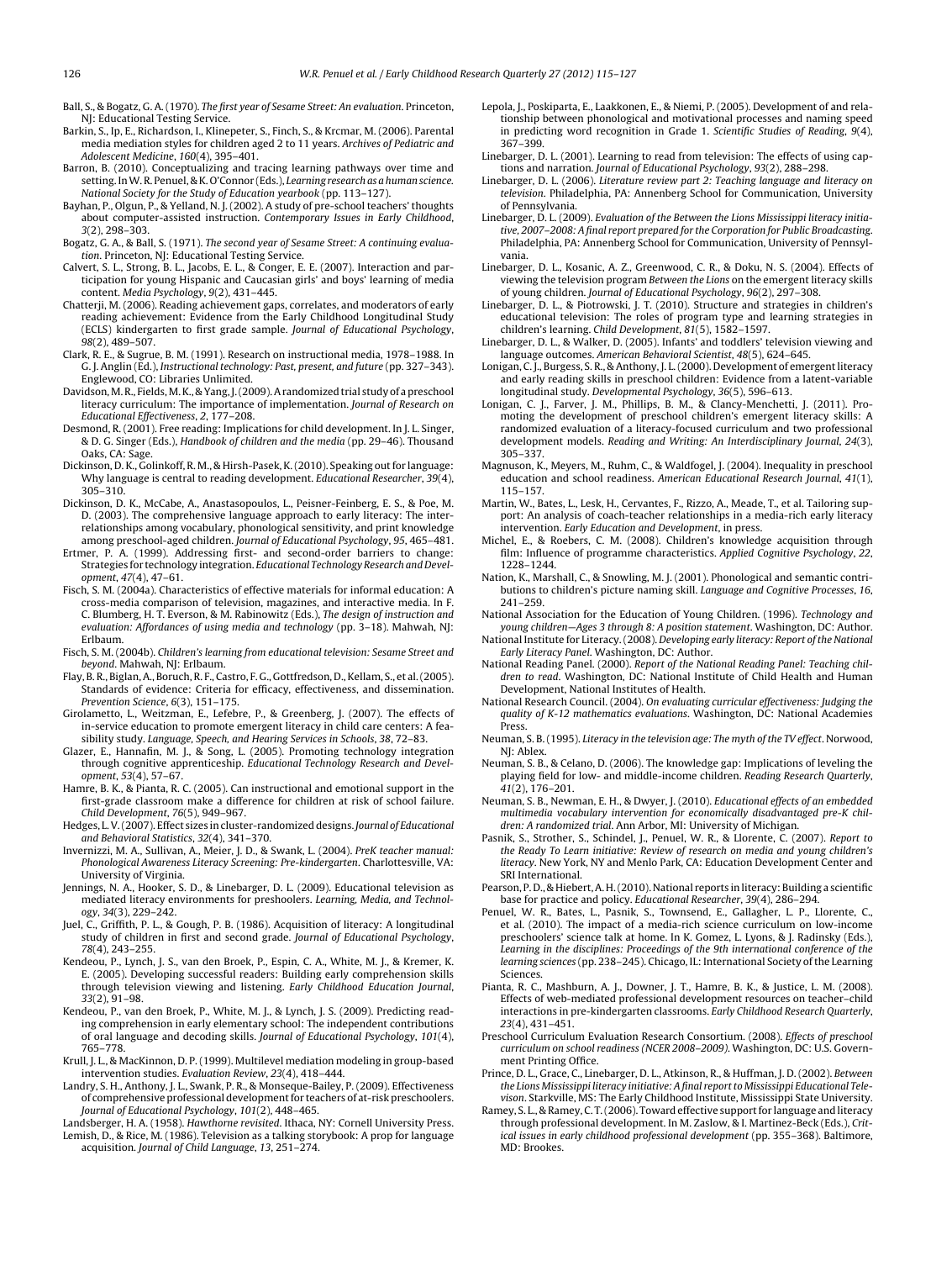- <span id="page-12-0"></span>Raudenbush, S. W., & Bryk, A. S. (2002). Hierarchical linear models: Applications and data analysis methods (2nd ed.). Thousand Oaks, CA: Sage.
- Reiser, R. A., Tessmer, M. A., & Phelps, P. C. (1984). Adult–child interaction in children's learning from Sesame Street. Educational Technology Research and Development, 32(4), 217–223.
- Reiser, R. A., Williamson, N., & Suzuki, K. (1988). Using Sesame Street to facilitate children's recognition of letters and numbers. Educational Communication and Technology Journal, 36(1), 15–21.
- Rice, M. L., Huston, A. C., Truglio, R. T., & Wright, J. C. (1990). Words from Sesame Street: Learning vocabulary while viewing. Developmental Psychology, 26(3), 421–428.
- Rice, M. L., &Woodsmall, L.(1988). Lessons from television: Children's word learning when viewing. Child Development, 59(2), 420–429.
- Richert, R. A., Robb, M. B., & Smith, E. I. (2011). Media as social partners: The social nature of young children's learning from screen media. Child Development, 82(1), 82–95.
- Roschelle, J., Tatar, D., Shechtman, N., & Knudsen, J. (2008). The role of scaling up research in designing for and evaluating robustness. Educational Studies of Mathematics, 68(2), 149–170.
- Rowe, K. J. (1991). The influence of reading activity at home on students' attitudes toward reading, classroom attentiveness and reading achievement: An application of structural equation modeling. British Journal of Educational Psychology, 61(1), 19–35.
- Royston, P. (2004). Multiple imputation of missing values. Stata Journal, 4(3), 227–241.
- Rubin, D. B. (1987). Multiple imputation for nonresponse in surveys. New York: Wiley. Sénéchal, M., LeFevre, J., Smith-Chant, B. L., & Colton, K. V. (2001). On refining theoretical models of emergent literacy through empirical evidence. Journal of School Psychology, 39(5), 439–460.
- Shanahan, T., & Lonigan, C. J. (2010). The National Early Literacy Panel: A summary of the process and the report. Educational Researcher, 39(4), 279–285.
- Smith, M. W., & Dickinson, D. K.(2002). User's guide to the Early Language and Literacy Classroom Observation (ELLCO). Baltimore, MD: Brookes.
- Snow, C., Burns, M. S., & Griffin, P. (1998). Preventing reading difficulties in young children. Washington, DC: National Academy Press.
- Storch, S. A., & Whitehurst, G. J. (2002). Oral language and code-related precursors to reading: Evidence from a longitudinal structural model. Developmental Psychology, 38(6), 934–947.
- Thakkar, R. R., Garrison, M. M., & Christakis, D. A. (2006). A systematic review for the effects of television viewing by infants and preschoolers. Pediatrics, 118, 2025–2031.
- Uchikoshi, Y. (2005). Narrative development in bilingual kindergarteners: Can Arthur help? Developmental Psychology, 41(3), 464–478.
- Warren,R.(2005). Parentalmediation of children's television viewing in low-income families. Journal of Communication, 55(4), 847–863.
- Wartella, E., Schomburg,R. L., Lauricella,A.R.,Robb,M., & Flynn,R.(2009). Technology in the lives ofteachers and classrooms: Survey of classroom teachers and family child care providers. Latrobe, PA: Fred Rogers Center for Early Learning and Children's Media at St. Vincent College.
- Wasik, B. A., Bond, M. A., & Hindman, A. (2006). The effects of a language and literacy intervention on Head Start children and teachers. Journal of Educational Psychology, 98(1), 63–74.
- West, J., Denton, K., & Reaney, L. M. (2000). The kindergarten year: Findings from the Early Childhood Longitudinal Study, kindergarten class of 1998–99. Washington, DC: National Center for Education Statistics.
- Whitehurst, G. J., & Lonigan, C. J. (1998). Child development and emergent literacy. Child Development, 63(3), 848–872.
- Wiggins, G., & McTighe, J. (1998). Understanding by design. Alexandria, VA: Association for Supervision and Curriculum Development.
- Wright, J. C., Huston, A. C., Murphy, K. C., St. Peters, M., Piñon, M., Scantlin, R., et al. (2001). The relations of early television viewing to school readiness and vocabulary of children from low-income families: The Early Window Project. Child Development, 72(5), 1347–1366.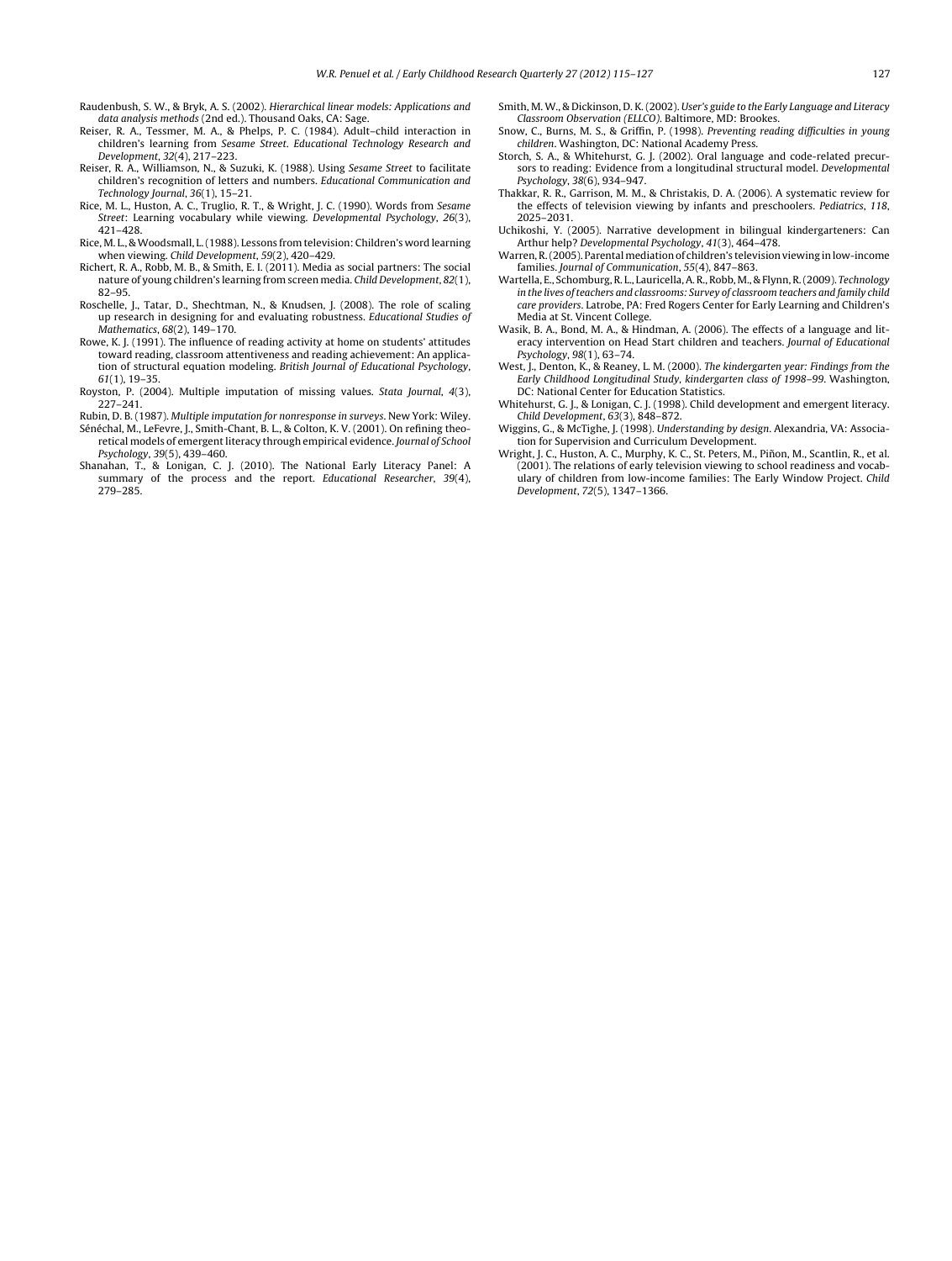# **Ready to Learn Summative Evaluation EDC/SRI Study Design, Shelley Pasnik, PI**

# **Prekindergarten Randomized Controlled Trial Study**

In project year 2012 – 2013, the EDC/SRI team, Summative Evaluation researchers for the CPB-PBS Ready to Learn (RTL) Initiative will design and implement a large-scale randomized-controlledtrial (RCT) to measure the efficacy of a media-rich early math curriculum supplement that includes public media resources developed by RTL producers. The study will focus on child learning outcomes—whether participating in the Math Curriculum Supplement enhances children's mathematics knowledge and skills—and teacher outcomes—possible shifts in the attitudes, beliefs, and instructional practices related to math learning and the use of media/technology of teachers who enact the curricular supplement.

The study will take place in approximately 92 preschool classrooms in New York City and the San Francisco Bay area. Classrooms will be randomly assigned to one of three study conditions: treatment (consisting of the media-rich math curriculum supplement that incorporates Interactive Whiteboards (IWBs) laptop computers along with professional development for technology and supplement integration), treated control (consisting of IWBs and laptop computers along with suggestions of PBS resources, and professional development for technology integration) or a business as usual control condition (during which educators will engage in their typical math and technology use). At least 700 children will participate in all aspects of the study, including developmentally appropriate pre/post assessment of their mathematics skills and knowledge.

# **Research questions**

The research questions guiding the study fall into three categories: child learning outcomes, teacher outcomes, and implementation.

- 1. *Child learning outcomes*
	- To what extent do children in the treatment (intervention) condition perform better than children in the treated comparison (technology) and control (business-asusual) conditions on measures of early math learning?
	- To what extent do children in the treatment (intervention) condition perform better than children in the treated comparison (technology) and control (business-asusual) conditions on measures of self-regulation?<sup>1</sup>

## 2. **Teacher outcomes**

• To what extent do teachers in the treatment (intervention) condition report more positive attitudes and beliefs and improved practices, relative to teachers in the treated comparison (technology) and control (business-as-usual) condition?

## *3. Implementation*

 

- To what extent do teachers in the treatment group implement the intervention with fidelity?
- What is the relationship between fidelity of implementation and child learning outcomes?
- What are the successes and barriers, if any, that teachers in the treatment group encounter while implementing the media-rich math curriculum supplement?

<sup>&</sup>lt;sup>1</sup> The **main** impact question for the study focuses on math learning (namely, the target skills), but we are also examining potential impacts on self-regulation (skills that may be indirectly promoted through our activities) as an exploratory question.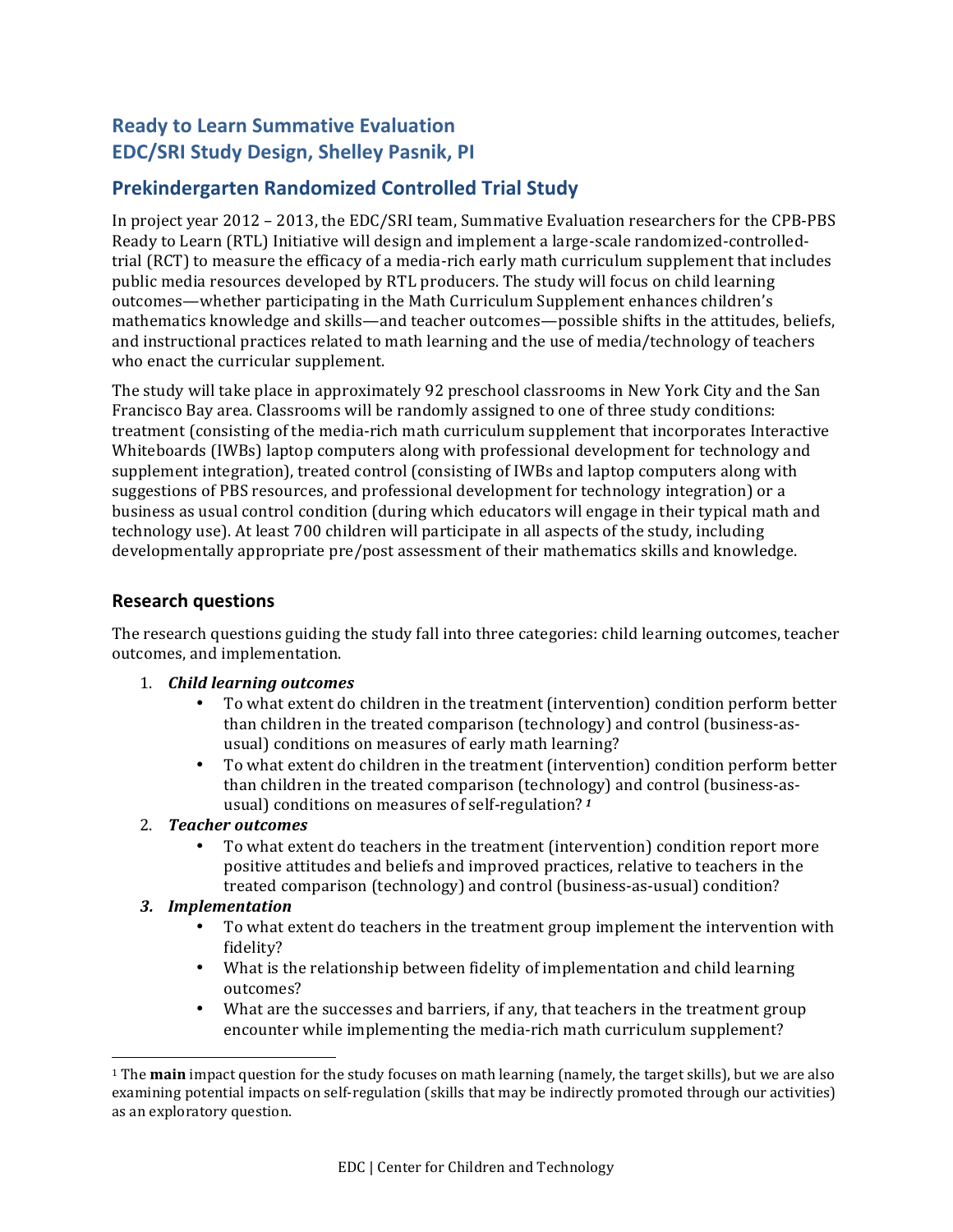## **Intervention**

The RTL transmedia-rich math supplement is a ten-week mathematics curriculum supplement that helps support teachers' implementation of activities designed to capture children's interest and attention and promote children's learning of the following target math skills: counting; subitizing; recognizing numerals; recognizing, composing, and representing shapes; and patterning. Media properties (videos and interactive games) and technology resources (IWBs and laptops) comprise important material resources for the intervention.

The key features of the intervention include:

- (a) **A** structured curriculum supplement framework that emphasizes target math knowledge and skills, and introduces and elaborates on these skills in a designed sequence;
- (b) **A** teachers' implementation guide containing ten weeks of math learning activities, guidance for enactment, and instructional strategies for scaffolding children's math learning;
- (c) **Teacher professional development sessions prior to implementation** that are designed to prepare teacher participants for implementation of the math curriculum supplement; and
- (d) Instructional coaching during the implementation period, focused on providing 1-1 support to teachers during implementation that is tailored to their specific needs. Coaching will pay special attention to teachers' needs related to technology-supported mathematics instruction and will emphasize instructional strategies for integrating media (videos and games) and technology (IWBs and laptops) into instruction.

# **Theory of Change**

Below is the hypothesized theory of change that underlies our research design. Moving from left to right, this diagram illustrates the various source materials, including the transmedia resources (videos and interactive games) and instructional technology that provide important points of departure for the development of the media-rich Math Curriculum Supplement.

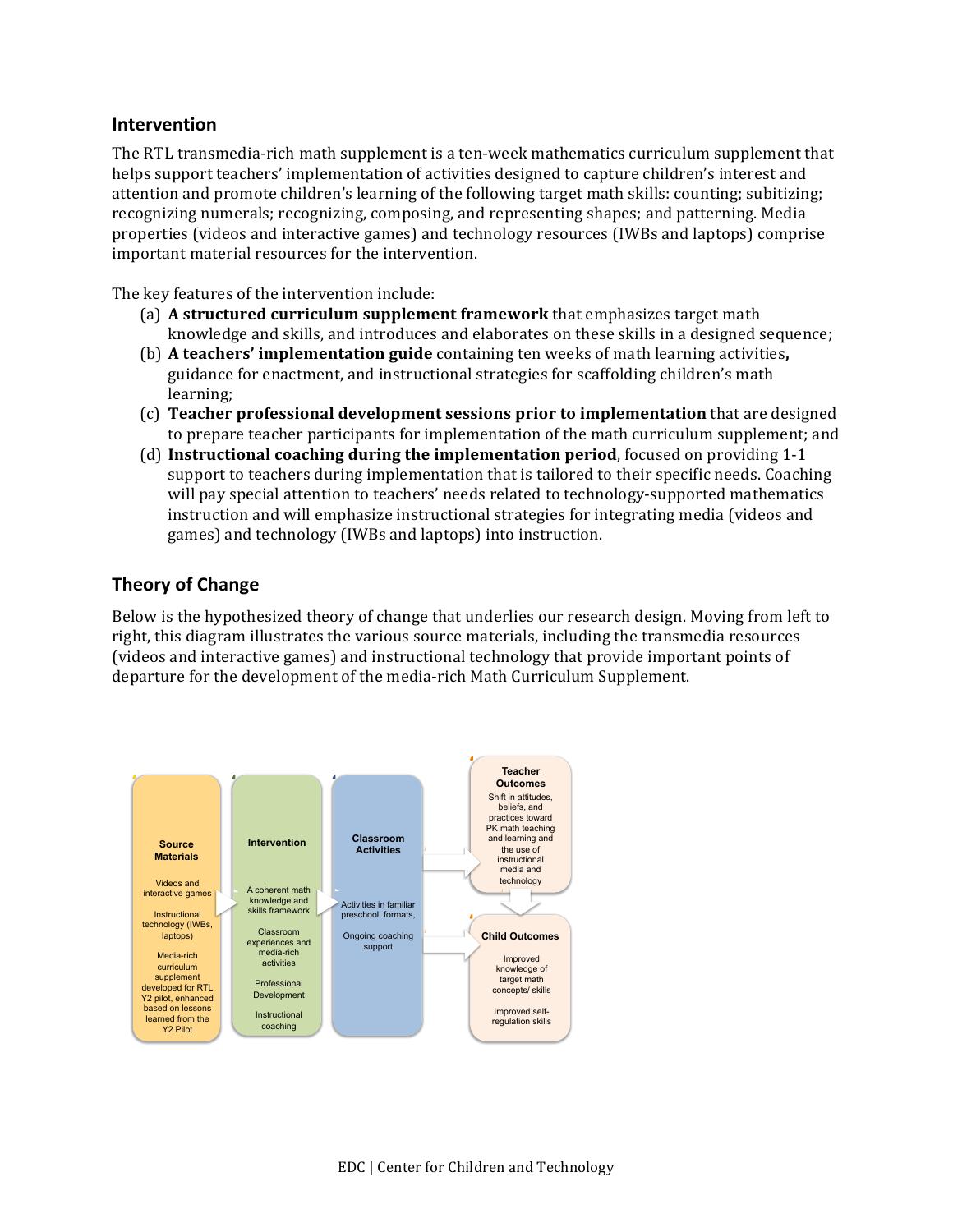

The Next Generation Preschool Math project (NGPM) is a 4-year, \$3 million research and development study, funded by that National Science Foundation, focused on the creation and integration of digital math content in the preschool classroom. Through an innovative partnership between learning scientists and early math learning experts from the Center for Children and Technology at EDC and SRI International, WGBH seeks to answer the question: *Can engagement with activities in a media-rich curriculum supplement improve low-income children's early learning of number and equipartitioning?*

Grant deliverables include:

- 1. Eight math iPad apps designed for preschool classroom use
- 2. Non-digital activities designed specifically to complement the iPad apps
- 3. A Teacher's Guide with monitoring of children's learning progress in the math apps

The curriculum covers two critical but under-studied preschool math concepts: "subitizing," the ability to say the number of objects in a group quickly and without counting, and "equipartitioning," or fair sharing of a group of objects or dividing a whole object into equal parts.

The NGPM team spent the first year rapidly prototyping apps for formative testing in preschool classrooms. Prototypes explored multiple game mechanics, innovative user interfaces, and various approaches to content with the goal of determining the most effective and appealing aspects of interactive tablet games. Testing of each prototype occurred in multiple preschool classrooms and was enacted by both the production and research teams concurrently. This parallel testing led to many rich discussions as the team worked toward its goal of producing apps that are developmentally appropriate, engaging and impactful.

Next Gen Math is exploring various modes of play as well: collaborative play (whether that be simultaneous touch among two children, role play, mentor and student, or turn taking), self-leveling gaming, and sandbox or exploratory play.

The interactive Teacher's Guide gathers real-time data from each child's iPad play and provide teachers with real-time data on each student's progress.

Next Generation Preschool Math is making a significant contribution to the nascent and growing body of formal research on best practices and design principles for the creation of effective educational apps.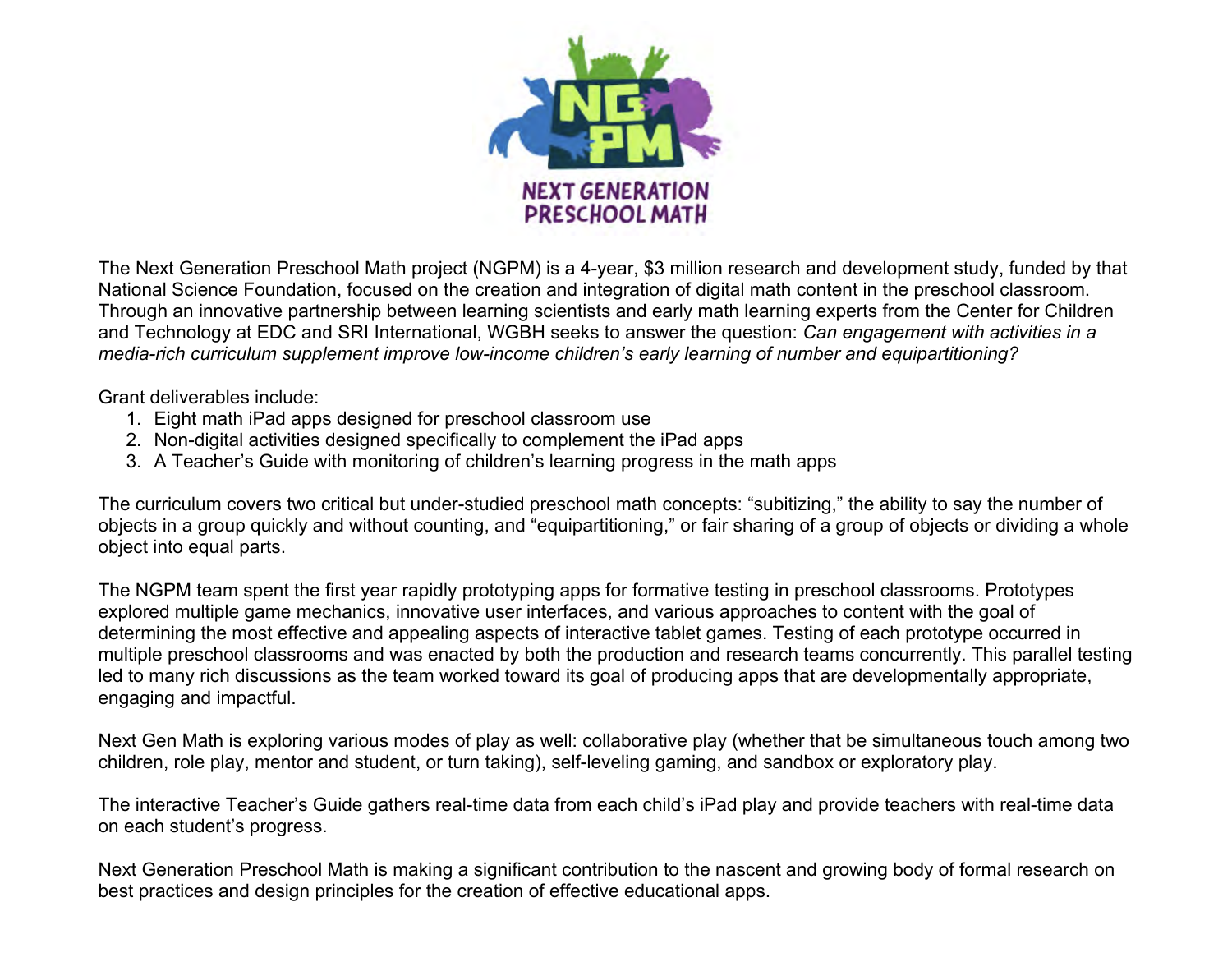## Next Generation Preschool Mathematics -- Logic Model





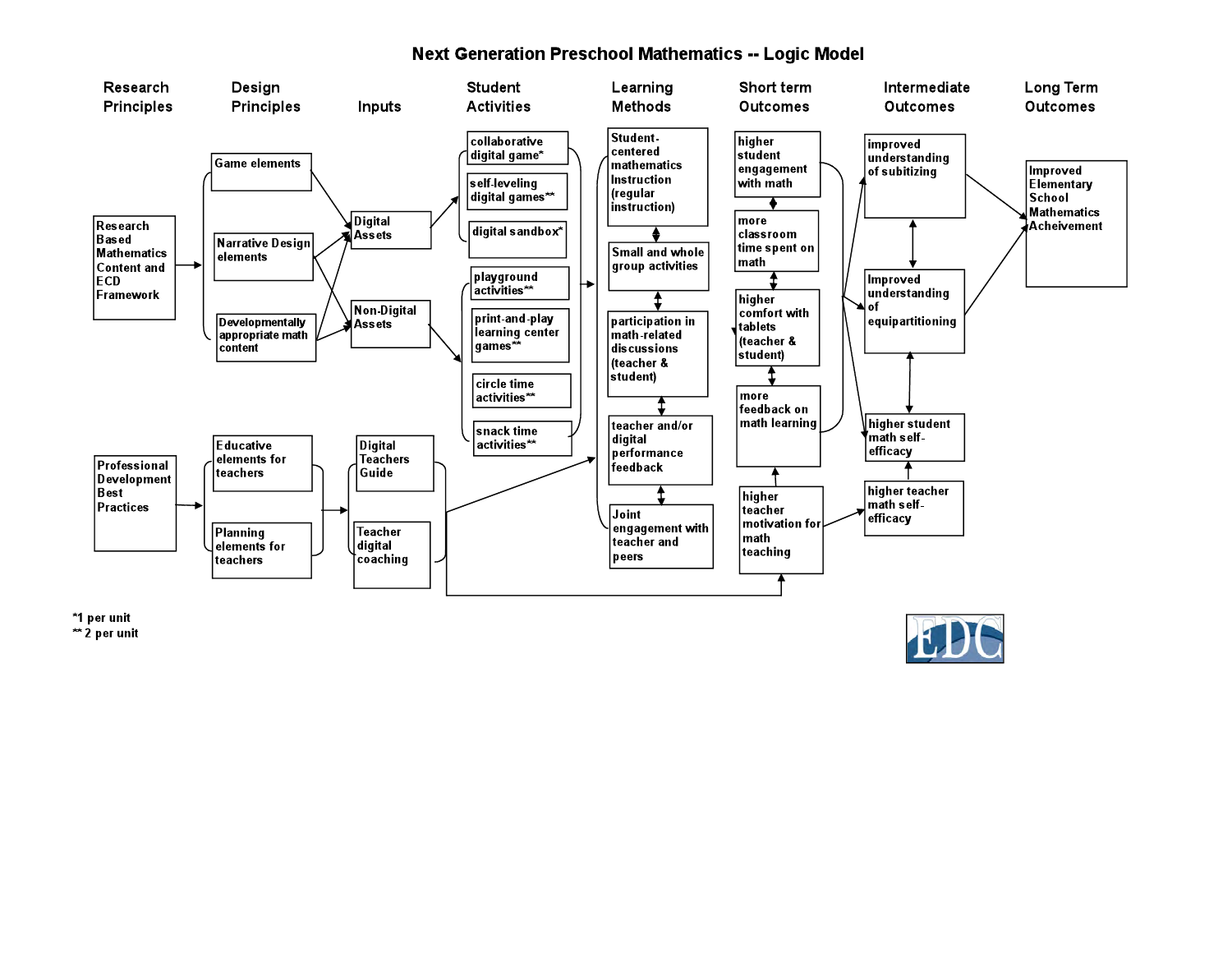# **1d. Memo on Joint Media Engagement**

# *Guiding Insights on Joint Media Engagement for NGPM Designers*

# **What is Joint Media Engagement, and why is it important to think about for technology-based curricular materials?**

While media presents many strong and unique affordances that support learning, researchers today are keenly aware of the importance of how social interactions influence children's learning from media, and how engaging a media object together can influence the social interaction in a way that supports learning. **Joint Media Engagement (JME)** is the term that researchers have begun to use to describe this type of arrangement.

JME can happen anywhere and at any time when individuals interact with one another while simultaneously attending to a media artifact—for example, a television show, an interactive game, or a traditional book. JME can take many forms including viewing, playing, searching, reading, contributing, and creating (Stevens & Penuel, 2010), and can occur between adults and children or between peers.

Understanding what young children's Joint Media Engagement looks like in its various forms—in schools and in homes, with adults and with peers, with traditional screen media and interactive games—provides critical context for how digital media may be integrated and used in preschool classrooms. Below, we provide a brief review of research literature that speaks to these various dimensions of JME.

Because few studies exist that document patterns of JME with very young children, we have supplemented the design principles and considerations from these studies with research insights on how adults mediate children's home television viewing (often referred to as "co-viewing"). We also highlight JME strategies employed by teachers in media-based preschool curricula that have been shown to improve children's early school readiness skills.

# *Useful Ideas for NGPM Designers and Researchers*

- 1. Across settings, children often do not have the benefit of an adult guide when engaging with media.
- 2. Adults can play a key role in extending children's learning through apps and digital games. Design games encourage the child to connect to other experiences in the classroom and in life.
- 3. Caregivers need support and guidance about engaging with children in learning-focused interactions during media engagement. When adults "co-view" with them, interacting during media viewing in ways that benefit learning are NOT natural.